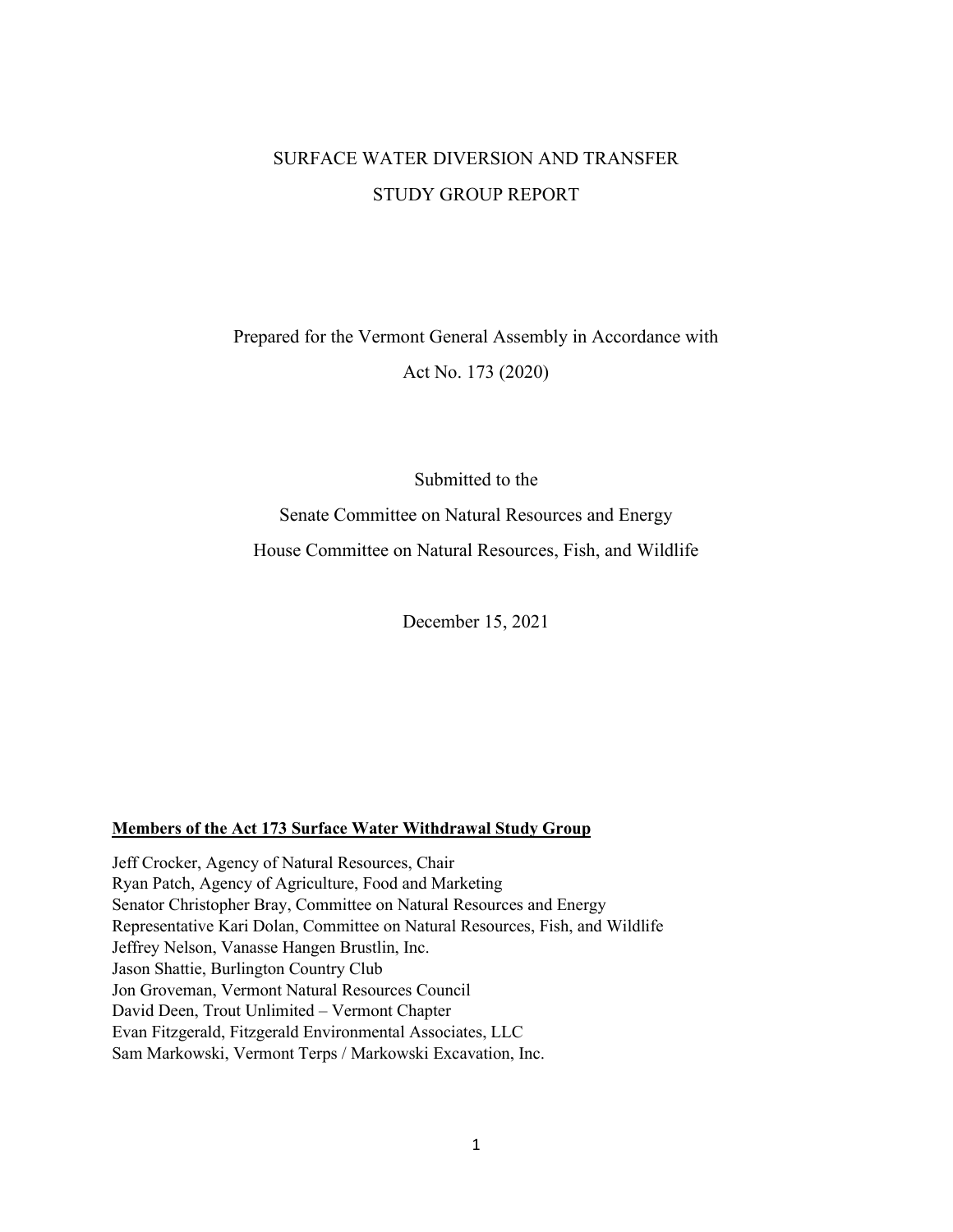# **Surface Water Diversion and Transfer Study Group Report**

# *Table of Contents*

| Baseline Inventory of current and projected quantity, location, and usage of diversions and                                                                                  |
|------------------------------------------------------------------------------------------------------------------------------------------------------------------------------|
|                                                                                                                                                                              |
|                                                                                                                                                                              |
|                                                                                                                                                                              |
| Existing regulatory regimes to address surface water diversions and withdrawals                                                                                              |
|                                                                                                                                                                              |
| Recommend whether or not surface water transfers between watershed should occur11                                                                                            |
| Identify whether the State of Vermont should develop and implement a statewide permitting or<br>other regulatory regime for diversions or other transfers of surface water12 |
|                                                                                                                                                                              |
|                                                                                                                                                                              |
|                                                                                                                                                                              |
|                                                                                                                                                                              |
|                                                                                                                                                                              |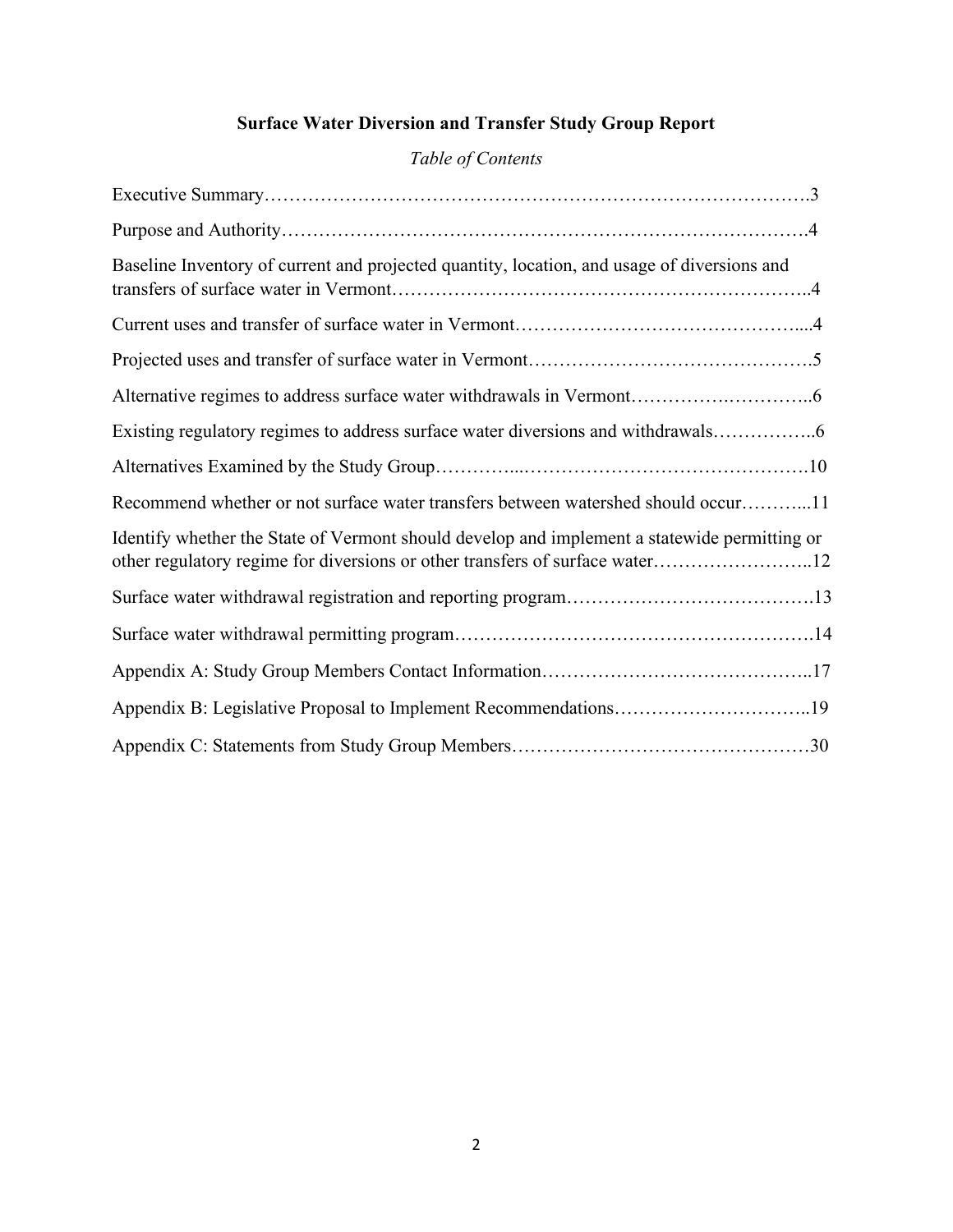### **I. Executive Summary**

Act 173, an act relating to surface water diversions, required the Secretary of the Agency of Natural Resources to convene a Surface Water Diversion and Transfer Study Group to investigate and make recommendations to the General Assembly regarding the environmental, economic, and recreational impacts of surface water diversions, including the transfer of surface water between watersheds.

The Surface Water Diversion and Transfer Study Group was comprised of individuals representing, agriculture, non-governmental organizations, and commercial sectors. The Study Group met ten times between March and December of 2021 to review current state laws, environmental rules, and regulatory regimes for surface water withdrawals and interbasin transfers to understand where there may be current regulatory gaps. In determining whether and how the Study Group would recommend filling any gaps, the Study Group invited legal experts on water use law, and regulators from other states that administer surface water withdrawal registration and permitting programs. Subsequently, to address Vermont's specific issue regarding the information and regulatory gaps for surface water withdrawals and transfer, the Study Group recommends:

- The Agency of Natural Resources (Agency) be given the authority to review interbasin transfer of water between watersheds with a hydrologic unit code (HUC) of 6 based on U.S. Geological Survey classification system to ensure transfers meet water quality standards.
- The Agency create a surface water registration and reporting program to collect information on surface water use in the State. The registration and reporting program should be implemented by the Agency by January 1, 2023. The recommendation from the Study Group is that all users that withdraw 5,000 gallons or more of water in a 24 hour period register and report their water use to the Agency.
- The Agency develop a permitting program for surface water withdrawals on or before July 1, 2026. The permitting program would use the information collected from the registration and reporting program to develop rules for the program to set water withdrawal thresholds and requirements for permitting.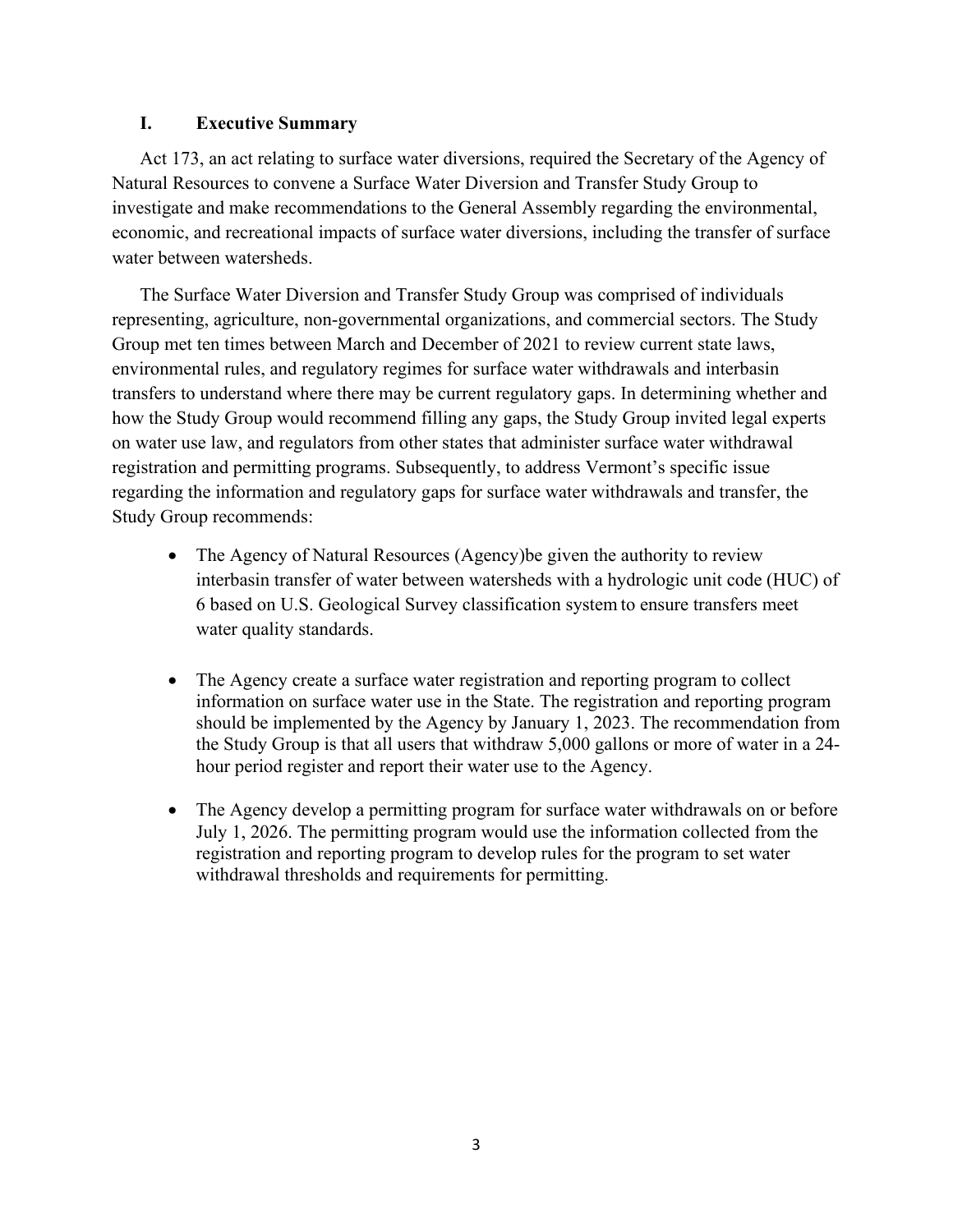#### **II. Purpose and Authority**

In 2020 the Vermont General Assembly enacted Act 173, an act relating to surface water diversions. The Act required the Secretary of the Agency of Natural Resources to convene a Surface Water Diversion and Transfer Study Group to investigate and make recommendations to the General Assembly regarding the environmental, economic, and recreational impacts of surface water diversions, including the transfer of surface water between watersheds.

The Act designated the composition of the Study Group as the Secretary of Natural Resources or designee, Secretary of Agriculture, Food, and Markets or designee, one member of the Senate Committee on Natural Resources and Energy, one member of the Natural Resources, Fish, and Wildlife, two persons representing businesses or industries reliant on large quantities of surface water, two persons representing nonprofit environmental advocacy groups, one hydrologist, and one person representing an agriculture or forest products business conducted on working lands. The Secretary of Natural Resources or designee serving as the chair of the Study Group. The full list of the Surface Water Diversion and Transfer Study Group and their contact information is in Appendix A.

The duties assigned to the Surface Water Diversion and Transfer Study Group were to develop a baseline inventory of current and project use of surface water for off stream uses, recommend whether surface water transfers between watersheds should occur, identify whether Vermont should develop and implement a permitting program or other regulatory regime for surface water withdrawals and transfers, analyze potentially viable regimes to manage surface water withdrawals, and to propose legislative changes to implement the recommendations of the Study Group, if necessary. Act 173 requires that Study Group to submit a report to the House Committee on Natural Resources, Fish, and Wildlife and the Senate Committee on Natural Resources and Energy providing its findings and recommendations on or before December 15, 2021.

### **III. Baseline Inventory of current and projected quantity, location, and usage of diversions and transfers of surface water in Vermont.**

#### **A. Current uses and transfer of surface water in Vermont**

The withdrawal of surface water occurs to provide a water source for a number of off-stream uses in Vermont. These uses include, but are not limited to aquaculture, drinking water, irrigation, commercial/industrial use, and snowmaking. However, the Agency of Natural Resource (Agency) currently has limited information on the number, location, quantity, or usage of surface water being diverted or withdrawn in the State from which to develop a baseline inventory. The absence of information on the number of water withdrawals and quantity of water withdrawn in the State is presently unknown largely due to there being no registration or reporting program. Currently, a person withdrawing water from a surface water in Vermont, in general, is not required to register or report surface water usage to the Agency. The lack of a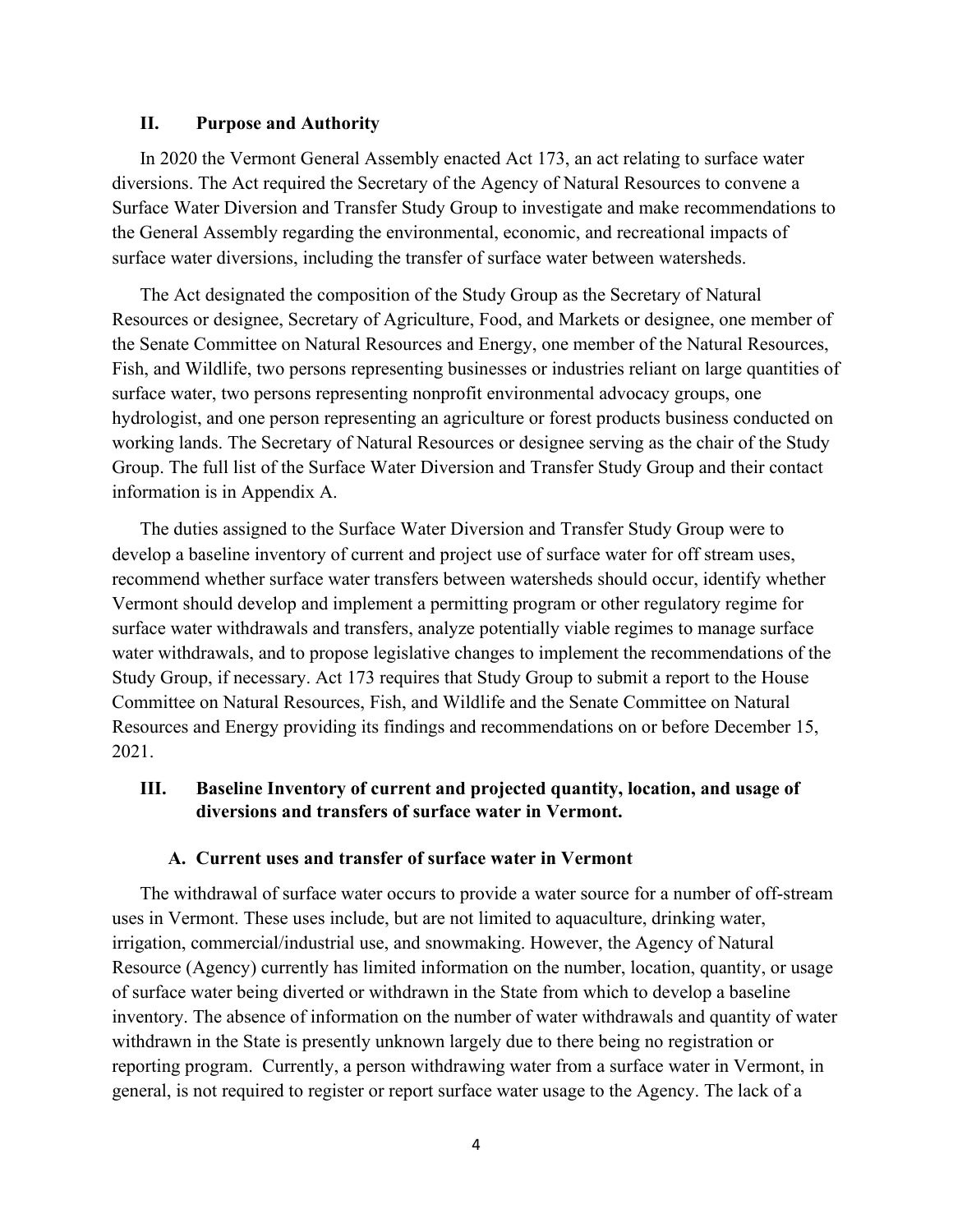registration and reporting program for water withdrawal and usage means a baseline inventory developed based on the Agency data would be an underestimate of the actual number of withdrawals and water usage from surface waters in Vermont. A notable exception is the water withdrawals that are associated with snowmaking at ski areas.

Ski resorts and other facilities that utilize surface water withdrawals for snowmaking are regulated under an environmental protection rule.<sup>[1](#page-4-0)</sup> A requirement of the rule is that a water use report be filed with the Agency on a monthly basis during the snowmaking season, and an annual report at the end season. The snowmaking reports submitted to the Agency provide information on the amount of water withdrawn from each surface water, as well as additional data on streamflow, reservoir water levels, and other information including the amount of water used for snowmaking and operations of the system.

Interbasin transfers<sup>[2](#page-4-1)</sup> currently do not occur very frequently in Vermont with only one known to be operating in the State. The interbasin transfer currently occurring in Vermont connects the Killington Resort and Pico Resort snowmaking systems. The transfer occurs via pipeline conveys water withdrawn from the Killington Resort surface water sources to the Pico Resort reservoirs for snowmaking. The Killington Resort surface water sources are located in the Ottauquechee River watershed which drains to the Connecticut River, and the Pico Resort is located in the Otter Creek watershed draining to Lake Champlain.

Due to the limited information on the current number of surface water withdrawals and the quantity of water withdrawn in the State, the Study Group is recommending that the Agency develop a registration and reporting program for surface water withdrawals. The Study Group's specific recommendations for the surface water use registration and reporting program are in Section VI(A) of this report.

#### **B. Projected uses and transfer of surface water in Vermont**

A duty assigned to the Study Group was to project use of water and transfers in Vermont. However, without reliable baseline data on the current use of surface water it is not possible to project how use of surface water will change in the future. Nevertheless, it should be acknowledged that Vermont's climate has changed and will continue to change. Vermont's climate in recent decades has been getting warmer in both the winter and summer. Additionally, average precipitation is likely to increase during the winter and spring, with more rain and less snow. Further under climate change scenarios, Vermont is projected to see extreme variation in precipitation pattern with increase in occurrence of drought and flood.<sup>[3](#page-4-2)</sup> The change in precipitation pattern in Vermont and the increase in prolonged dry-spells and drought could

<span id="page-4-0"></span><sup>1</sup> Agency of Natural Resources, Environmental Protection Rules: Chapter 16 – Water Withdrawal for Snowmaking; adopted pursuant to 10 V.S.A. Chapter 41, Subchapter 3. Water Withdrawal for Snowmaking.

<span id="page-4-1"></span><sup>2</sup> Interbasin Transfers defined as the conveyance of surface water from a basin with a hydrologic unit code of six to another. In Vermont these include the Connecticut River, Hudson River, Lake Champlain and Lake Memphremagog basins.

<span id="page-4-2"></span><sup>3</sup> Clark, M., Crossett, C., 2021. Climate Change in Vermont. In Galford, G.L., Faulkner, J. et al. (Eds), The Vermont Climate Assessment 2021. Burlington, Vermont: Gund Institute for Environment at the University of Vermont.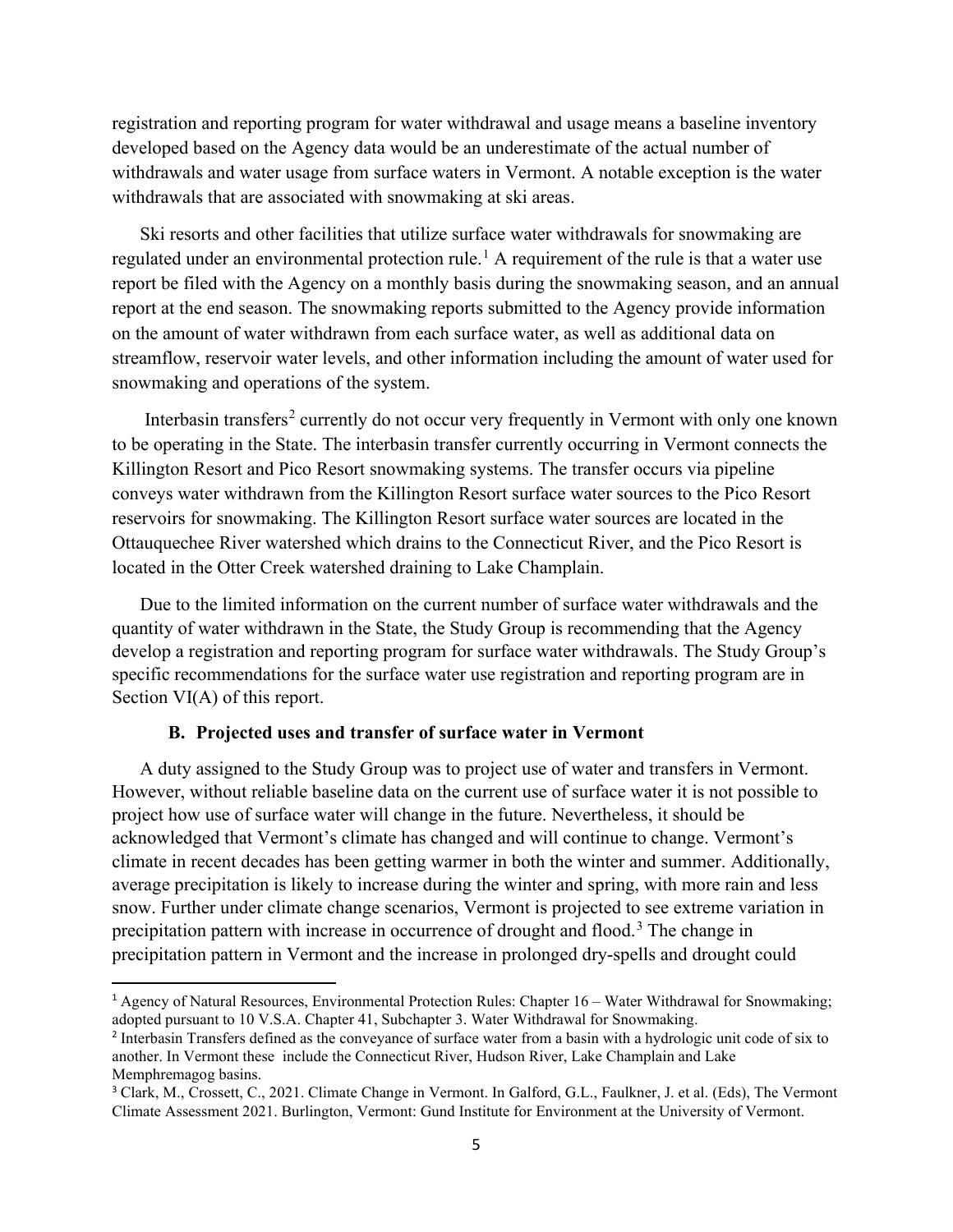change how Vermont uses and relies on surface waters for off-stream use, potentially exacerbating low water availability.<sup>[4](#page-5-0)</sup> However, without a better understanding of current use of Vermont's surface water resources it is difficult to project future use with any certainty.

### **IV. Alternative regimes to address surface water withdrawals in Vermont**

### **A. Existing regulatory regimes to address surface water diversions and withdrawals**

Vermont currently has multiple regulatory regimes to address water withdrawals and diversions on a case-by-case basis. These regulatory regimes range from using the State's authority granted under Section 401 of the federal Clean Water Act, Agency environmental rules, other State permitting programs, and recommending conditions as part of the Act 250 land use permitting process. The specific regime used to place regulatory conditions on the operations of a surface water withdrawal largely depends on the use of the water (e.g., water for snowmaking) and the infrastructure needed for the diversion. However, none of the current regulatory regimes are specifically designated to address the activity of water withdrawal itself, and if a proposed water withdrawal does not trigger a jurisdictional threshold for a regulatory regime, no permit would be required. These non-jurisdictional water withdrawals are typical for a surface water withdrawal that proposes to use a pump and hose and does not propose any infrastructure that may trigger a regulatory regime.

### *i. Environmental Protection Rule – Chapter 16 – Water Withdrawals for Snowmaking*

The only water use that is specifically regulated under an environmental protection rule is surface water withdrawals associated with snowmaking. Pursuant to 10 V.S.A. Chapter 41, Subchapter 3, the Agency has the authority to develop rules to regulate water withdrawals for snowmaking and the final rule was adopted in February 1996.<sup>[5](#page-5-1)</sup> The environmental protection rule for water withdrawals associated with snowmaking provides the general regulatory process, conservation flow standards, timelines for Agency determinations, and how the Agency shall manage each case. Additionally, the rule requires that an applicant conduct and submit to the Agency an alternatives analysis to analyze the ski area's water need for snowmaking and water sources and storage options to meet the projected need. The rule outlines how the Agency shall manage cases, which include holding public meetings on proposals to take comments, identify and resolve issues, and determine a schedule for action on an application. The process concludes with the Agency issuing a final flow determination that includes conditions for the operation of the withdrawal including, the conservation flow to be maintained below the withdrawal and water use reporting requirements.

<span id="page-5-0"></span><sup>4</sup> Cook, D., Swanberg, N., 2021. Water Resources. In Galford, G.L., Faulkner, J. et al. (Eds), The Vermont Climate Assessment 2021. Burlington, Vermont: Gund Institute for Environment at the University of Vermont.

<span id="page-5-1"></span><sup>5</sup> Vermont Agency of Natural Resources – Department of Environmental Conservation, 1996, Environmental Protection Rules Chapter 16 Water Withdrawals for Snowmaking Rule, 7p.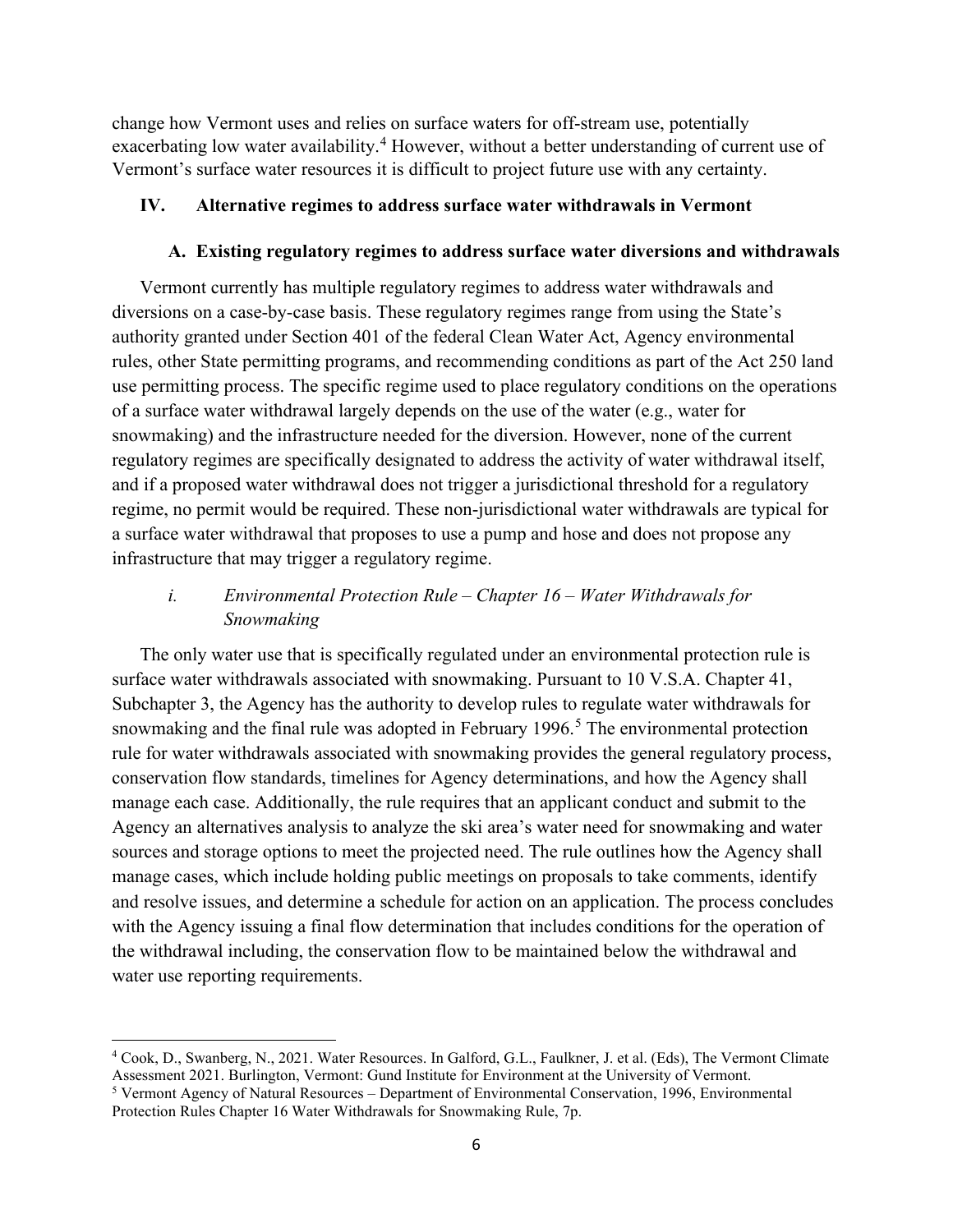However, the flow determination issued by the Agency as part of the review under the snowmaking rule is not a permit. Once the applicant has received the flow determination, they are required to obtain other necessary permits or certifications to construct the snowmaking system. These permits or certifications are dependent upon what regulations are triggered in a given instance, and may include a Section 401 water quality certification, Dam Order, Stream Alteration Permit, and an Act 250 – Land Use Permit. The conditions contained in the Agency flow determination are incorporated into the other permits for the snowmaking system.

#### *ii. Section 401 water quality certification*

The Agency has often used its authority granted by Section 401 of the federal Clean Water Act to issue a water quality certification to place conditions on surface water withdrawal, including a requirement to maintain conservation flows to protect aquatic habitat. Section 401 requires any applicant seeking a federal permit or license for an activity that may result in any discharge into the navigable waters to also obtain a water quality certification from the state or authorized tribe with jurisdiction over the project area where a discharge may occur. The issuance of a water quality certification for a project ensures that the proposed activity will not violate the state's water quality standards.

The Vermont water quality standards (Standards) contain policies, criteria, and management objectives to protect waters quality and designated uses at the classification level assigned. Specifically, Vermont's Standards include a hydrology policy and hydrology criteria to help manage streamflow and water level fluctuations, both of which may be affected by water withdrawals. The hydrology policy specifically recognizes the importance of proper management of the state water resources as it relates to water withdrawals stating:

"The proper management of water resources now and for the future requires careful consideration of the interruption of the natural flow regime and the fluctuation of water levels resulting from the construction of new, and the operation of existing, dams, diversions, and other control structures." (Standards, § 29A-103(f)(1)).

To effectively implement the hydrology policy, the Standards include hydrology criteria which set standards for streamflow protection, water level fluctuation and high flow regime to protect the quality of aquatic habitat and recreation, primarily boating for the different classes of water,  $A(1)$ ,  $A(2)$ ,  $B(1)$ , and  $B(2)$ . Most of the waters in Vermont are classified as  $B(2)$  for uses and criteria. Additionally, the hydrology criteria require when there are multiple activities affecting flow, such as withdrawals or operation of a dam, that a determination of compliance with these criteria include consideration of the cumulative effects on flow.

Most, if not all, surface water withdrawals that have been reviewed under a Section 401 water quality certification are classified as B(2) waters for aquatic habitat and other uses. The Streamflow Protection section of the Hydrology criteria for Class B(2) states (Section 29A-304(b)):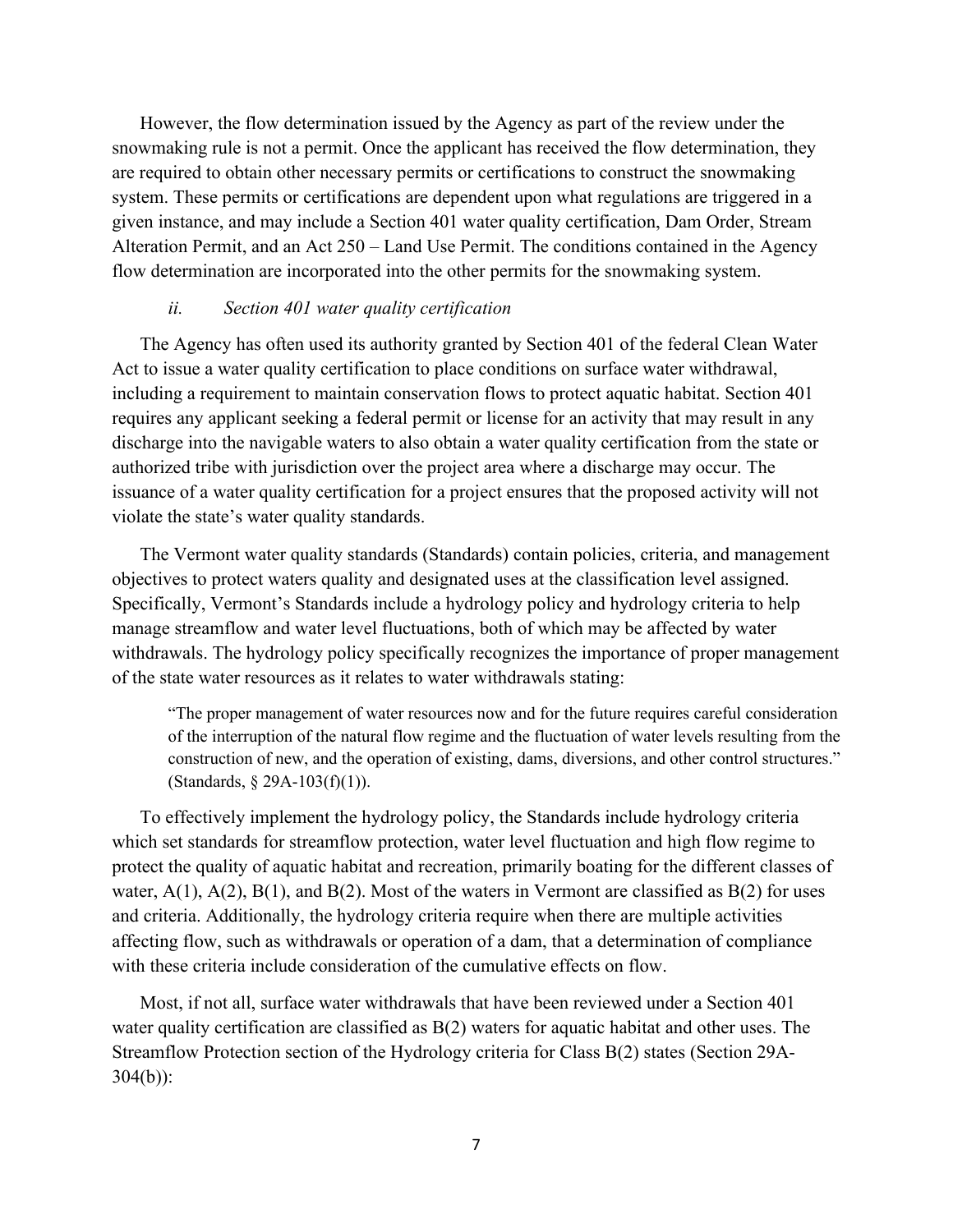"Any change from the natural flow regime shall provide for maintenance of flow characteristics that ensure the full support of uses and comply with the applicable water quality criteria. The preferred method for ensuring compliance with this subsection is a site-specific flow study or studies. In the absences of site specific studies, the Secretary may establish hydrologic standards and impose additional hydrologic constraints, consistent with any applicable Agency of Natural Resources rule or procedure, to ensure compliance with the requirements of this subsection."

The review of water withdrawals applying for a Section 401 water quality certification focuses on establishing a conservation flow at the withdrawal site to protect the aquatic habitat. A conservation flow is the quantity of water that needs to remain in the stream when water is being withdrawn. If streamflow is below the conservation flow value, no water can be withdrawn. In establishing a conservation flow at a water withdrawal, the Agency has typically applied hydrology standards, whether it is using default hydrologic values based on watershed area or using site-specific streamflow data to establish a conservation flow value based on an Agency rule or procedure. The default hydrologic values and other accepted methods the Agency uses to set conservation flow requirements are contained in the Agency flow procedure.<sup>[6](#page-7-0)</sup>

While Section 401 water quality certifications have been an important regulatory tool used by the Agency to regulate water withdrawals, a certification is only required when a project needs to obtain a federal permit or license. In the case of water withdrawals, the federal permit that is most often needed is a Section 404 permit from the Army Corps of Engineers. Without the need for a water withdrawal to obtain federal permit a Section 401 water quality certification cannot be issued for a project.

### *iii. Act 250 – Land Use Permits (10 V.S.A. Chapter 151)*

Vermont's land use and development laws require certain types of development and construction to obtain Act 250 land use permits. Typically, these projects are related to commercial or industrial developments. As part of the permit review process, each application is reviewed for its conformance with ten statutory criteria that focus on the potential impacts of the proposal on several important environmental and cultural resources, including water quality. Most relevant to water withdrawal and diversions is the review conducted under the stream criteria (Criteria 1(E)) which requires "that, in addition all other applicable criteria, the development or subdivision of lands on or adjacent to the banks of a stream will, whenever feasible, maintain the natural condition of the stream, and will not endanger the health, safety, or welfare of the public or of adjoining landowners  $(10 \text{ VSA } 6086(a)(1)(E))$ ." The analysis conducted under the stream criteria of natural conditions of a stream includes it volume, depth,

<span id="page-7-0"></span><sup>6</sup> Vermont Agency of Natural Resources – Department of Environmental Conservation, 1993, Procedure for Determining Acceptable Minimum Stream Flows. 6p.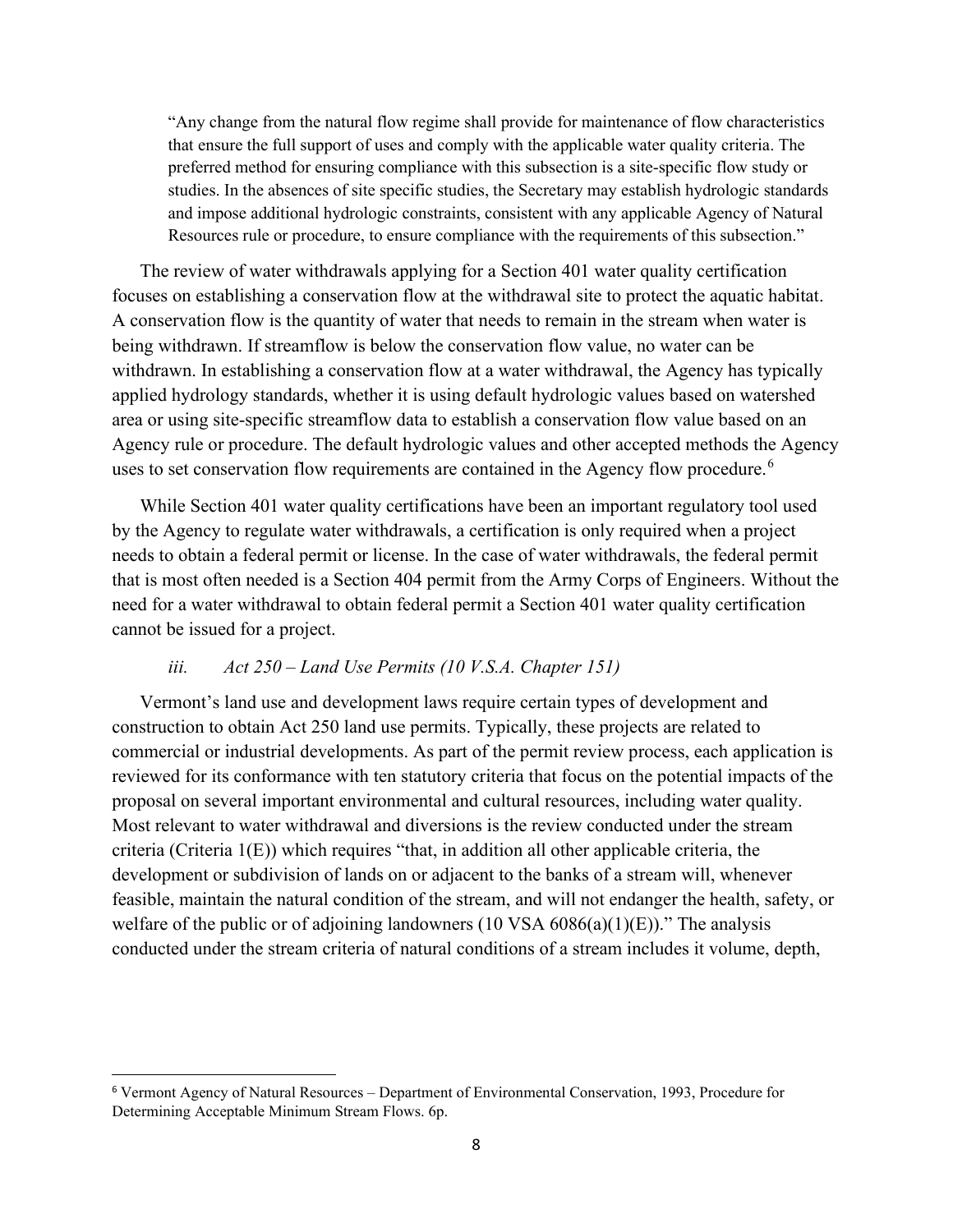velocity of water flow, physical features, aesthetics values, bank stability, water quality, and habitat for fish and a variety of other life forms.<sup>[7](#page-8-0)</sup>

As part of the Act 250 land use permit review process, the Agency provides comments on the application and recommends conditions to the district environmental commission for the applicable criteria. For comments and recommendations under the stream criteria for water withdrawals related to a snowmaking project, the Agency submits its flow determination, issued as part of the snowmaking rules, which includes proposed conditions for maintaining a minimum conservation flow and reporting requirements. The majority of projects with a proposal to withdraw or divert water needing an Act 250 land use permit are associated with snowmaking, but the Agency has recommended conditions for other water withdrawals associated with other sectors such as golf course irrigation.

#### *iv. Other State Regulatory Programs*

The other regulatory regimes used by the Agency to regulate water withdrawals include stream alteration permits and dam orders, however, each of these permitting programs has a threshold that a project must reach before the activity requires a permit. The stream alteration permitting issued pursuant to 10 V.S.A Chapter 41, Subchapter 2, requires a project that is proposing to alter a watercourse by removing or altering 10 cubic yards or greater is required to obtain a permit. Typically, water withdrawals, especially on smaller streams, do not trigger the threshold to require a stream alteration permit as many water withdrawal projects require little to no disturbance of the stream channel or material.

The dam orders issued pursuant to 10 V.S.A Chapter 43, require a person proposing to construct or alter a dam that is or capable of impounding more than 500,000 cubic feet of water or other liquid to obtain authorization from the State agency with jurisdiction. For dams not associated with generation of hydroelectric power, the Agency's Dam Safety Program has jurisdiction. The Agency has used dam orders to put conditions on water withdrawals associated with a dam that requires a dam order to be constructed or altered. These dams are typically used as off stream reservoirs to store water for later use. The construction of a large storage reservoir is often associated with snowmaking or irrigation systems, which require withdrawing water when flows are at a level to permit but the use of water typically occurs later and often under certain meteorological conditions when water may not be accessible whether it be freezing temperatures for snowmaking or a prolonged dry period for irrigation.

Additionally, the Agency authorizes surface water withdrawals for the purpose of providing drinking water. Surface water withdrawals that are used for drinking water are reviewed for

<span id="page-8-0"></span><sup>7</sup> Okemo Mountain, Inc., Application No. 2S0351-12A-EB, 1992 WL 186658, at \*1 (Vt. Envtl. Bd. July 23, 1992); In re Appeal of Vermont Natural Resources Council, Nos. 92-02 and 92-05 at \*1 (Vt. Water Resources Bd. Feb. 8, 1993). findings of fact, conclusions of law and order.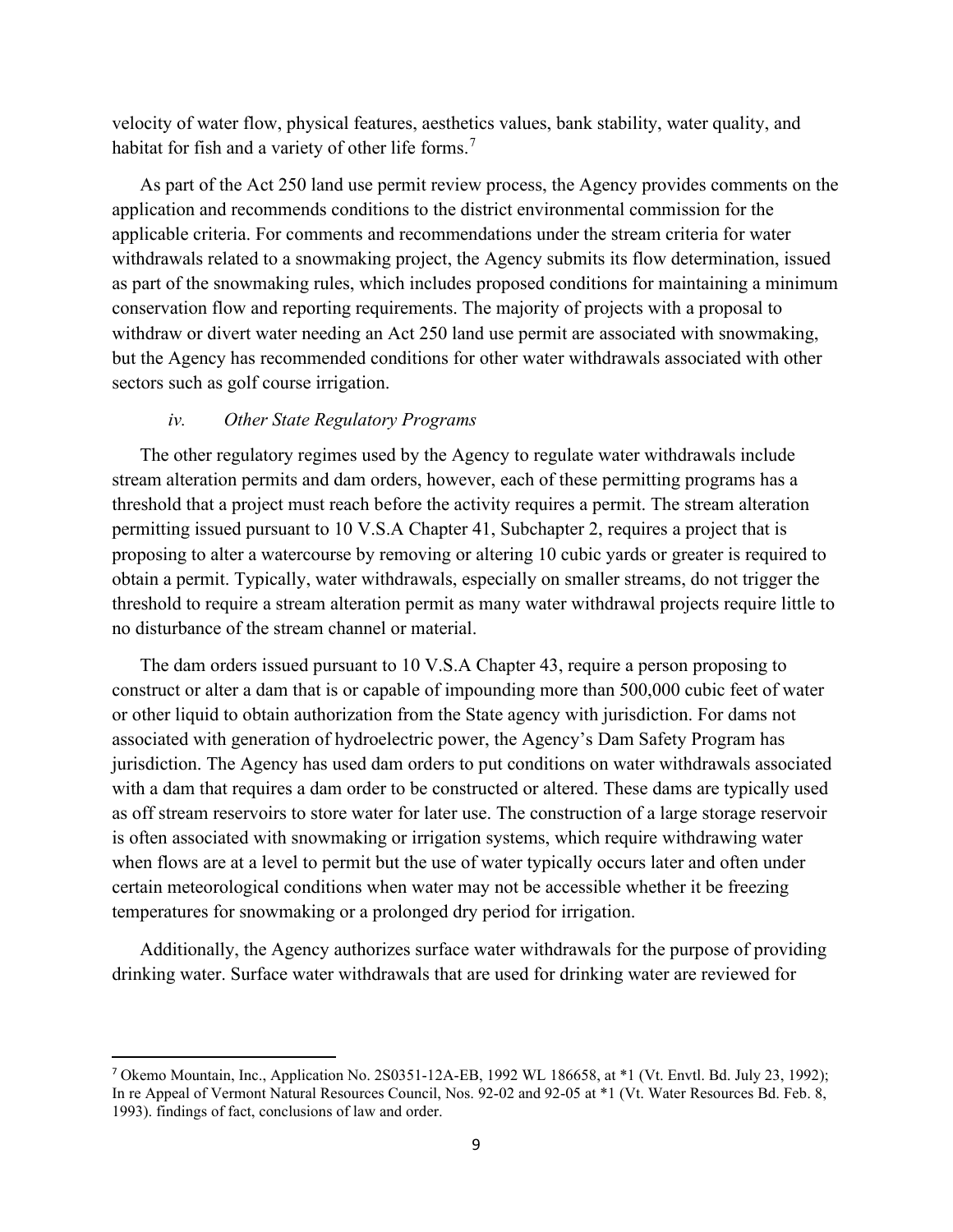compliance with the Water Supply Rule<sup>[8](#page-9-0)</sup> to ensure a water system is able to provide clean and safe drinking water to its users. Drinking water systems reviewed under this rule would be issued a Source Water Permit, Construction Permit or Permit to Operate the system by the Agency. As part of the review, an analysis of the quantity of water available, or safe yield analysis, from the surface water source is determined to ensure the source can meet the demand. This analysis includes consideration of including conservation flows being provide below stream withdrawals as required by the Secretary. However, the extent that conservation flows are included in permits and are in compliance with hydrology criteria of the Vermont water quality standards for the surface water withdrawal used for drinking water currently depends on when the permit was issued.

#### **B. Alternatives Examined by the Study Group**

The Surface Water Diversion and Transfer Study Group began its work in March 2021, meeting ten times between March and December. The initial work of the Study Group entailed reviewing current state laws, environmental rules, and regulatory regimes for surface water withdrawals and interbasin transfers to understand where there may be current regulatory gaps. In determining whether and how to fill the current regulatory gap regarding surface water withdrawals and interbasin transfers, the Study Group's work started by seeking to understand how Vermont's surface water resources and sectors that may rely on these resources may be affected by climate change. The Study Group then heard from legal experts on water use law and regulators from other states that administer surface water withdrawal registration and permitting programs in their States.

During its work, the Study Group, heard from Joseph Dellapenna and Daniel Turlock, experts in the area of water use law and regulated riparianism, who discussed elements of a regulatory regime for surface water withdrawals the Study Group should consider in developing its recommendations. In their presentation to the Study Group, they emphasized that the first step in the process needs to be development of a registration and reporting program to get an accurate inventory of withdrawal and the quantity of water being withdrawn. They recommended registration and reporting of water use should be required regardless of whether a permit is needed. In addition, they discussed elements the Study Group should consider in developing a permitting program for surface water use which included establishing a withdrawal threshold for permitting and not issuing outright exemptions for sectors, in order to reduce conflicts amongst water users. Further, they emphasized the need for duration limits on permits to ensure the Agency can properly manage surface water resources amongst users and consider the uncertainty with climate change, and that permittees be required to have an alternative plan to meet water needs in the case of a drought situation.

<span id="page-9-0"></span><sup>8</sup> Vermont Agency of Natural Resources – Department of Environmental Conservation, 1992 (revised 2020), Environmental Protection Rule Chapter 21 Water Supply Rule, 239p.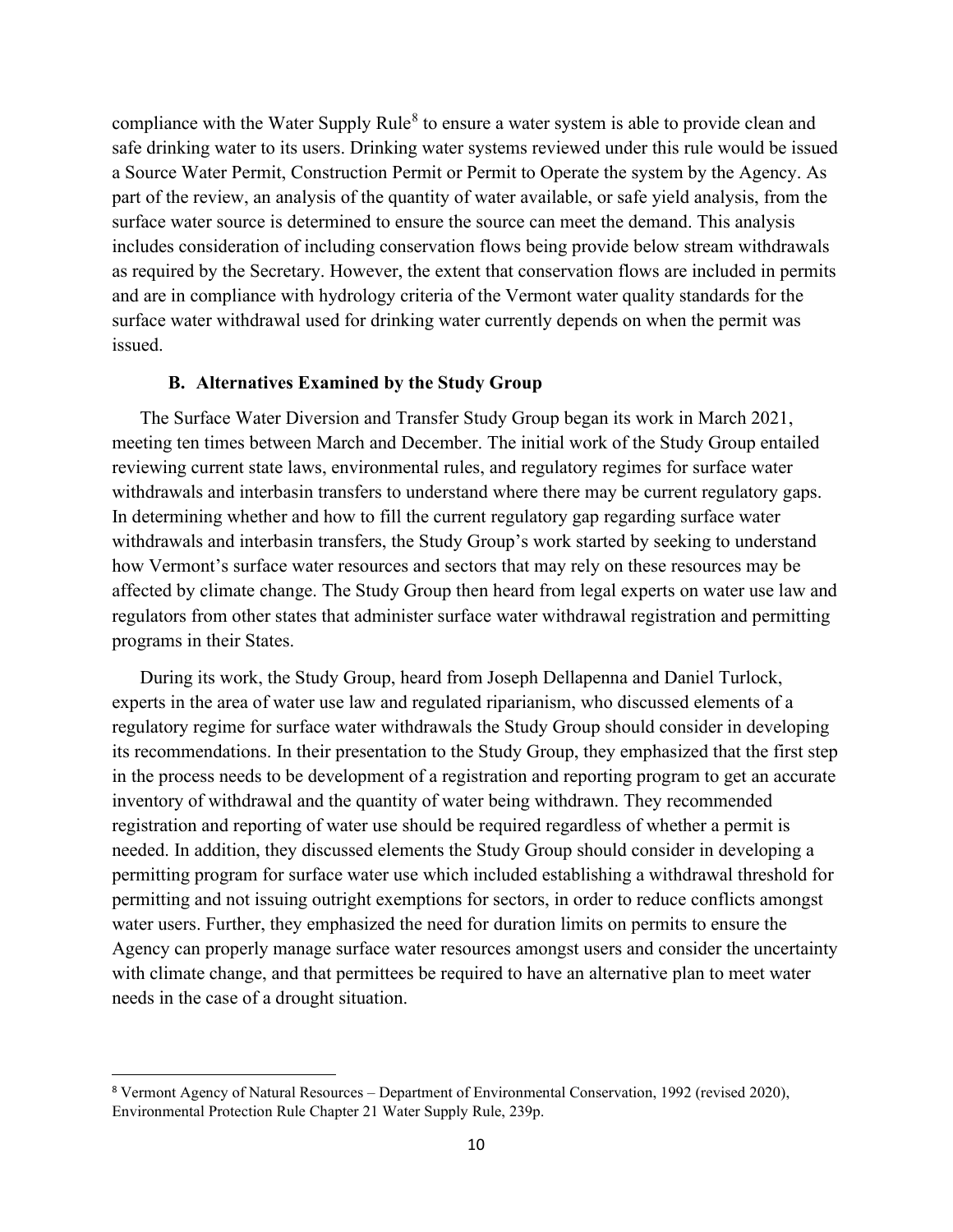Additionally, the Study Group also invited representatives from two states, Minnesota, and New Hampshire to discuss their water withdrawal regulation programs. Minnesota's water appropriation regulations and permitting program is one of the oldest water management programs in the nation, being established in 1937 when drought conditions effected much of the plains region of North America. The Minnesota program has a regulatory threshold of 10,000 gallons per day and regulates both ground and surface water withdrawals requiring a permit to be obtained and reporting of the water uses with most of its permits being issued for use of groundwater. For surface water withdrawals, the permitting program reviews whether the use is reasonable, potential effects on other water users, and assigns a minimal flow or elevation in which water can be withdrawn. If flow or elevation drops below the minimum level the applicant would need to employ their contingency plan for further water use. Additionally, during times of prolonged drought Minnesota's program set priorities for allocating water to different sectors. While aspects of Minnesota's plan may work for Vermont, there are key differences in how each state manages its water resources, notably that Vermont has already implemented a groundwater withdrawal permitting program which is administered by the Department of Environmental Conservation's Drinking Water and Groundwater Protection Division.[9](#page-10-0)

New Hampshire's program focuses specifically on regulation of surface water withdrawals requiring users that meet or exceed its regulatory threshold to register and report water use. Additionally, a water withdrawal that meets this threshold may be required to obtain a water quality certification that the withdrawal will be in compliance with the New Hampshire water quality standards, however, this is not a federal Clean Water Act Section 401 water quality certification. Typically, these certifications can include conditions which may include monitoring of streamflow to determine an allowable withdrawal rate. New Hampshire's program also requires the adoption of a water conservation plan. The elements of the plan include proper metering, water loss reduction be implemented, and outreach to water users to increase awareness. Implementation of the plan occurs during periods of drought when little to no water may be withdrawn from the waterbody. Given the proximity and similarities of how New Hampshire regulates its water resources, there are elements of New Hampshire's program that were considered by the Study Group in developing its recommendations.

### **V. Recommend whether or not surface water transfers between watershed should occur**

In examining the question of whether or not surface water transfers between watershed should occur the Study Group used the Killington-Pico Interconnect as a case study. The Killington-Pico Interconnect transports water from the Killington Resort snowmaking surface water sources to Pico Resort for the purpose of snowmaking. This is the only known interbasin transfer operation in Vermont transporting water from the Ottauquechee River watershed in the

<span id="page-10-0"></span><sup>9</sup> Agency of Natural Resources – Department of Environmental Conservation, 2009, Environmental Protection Rules Chapter 24 Groundwater Withdrawal Reporting and Permitting Rules, 47p.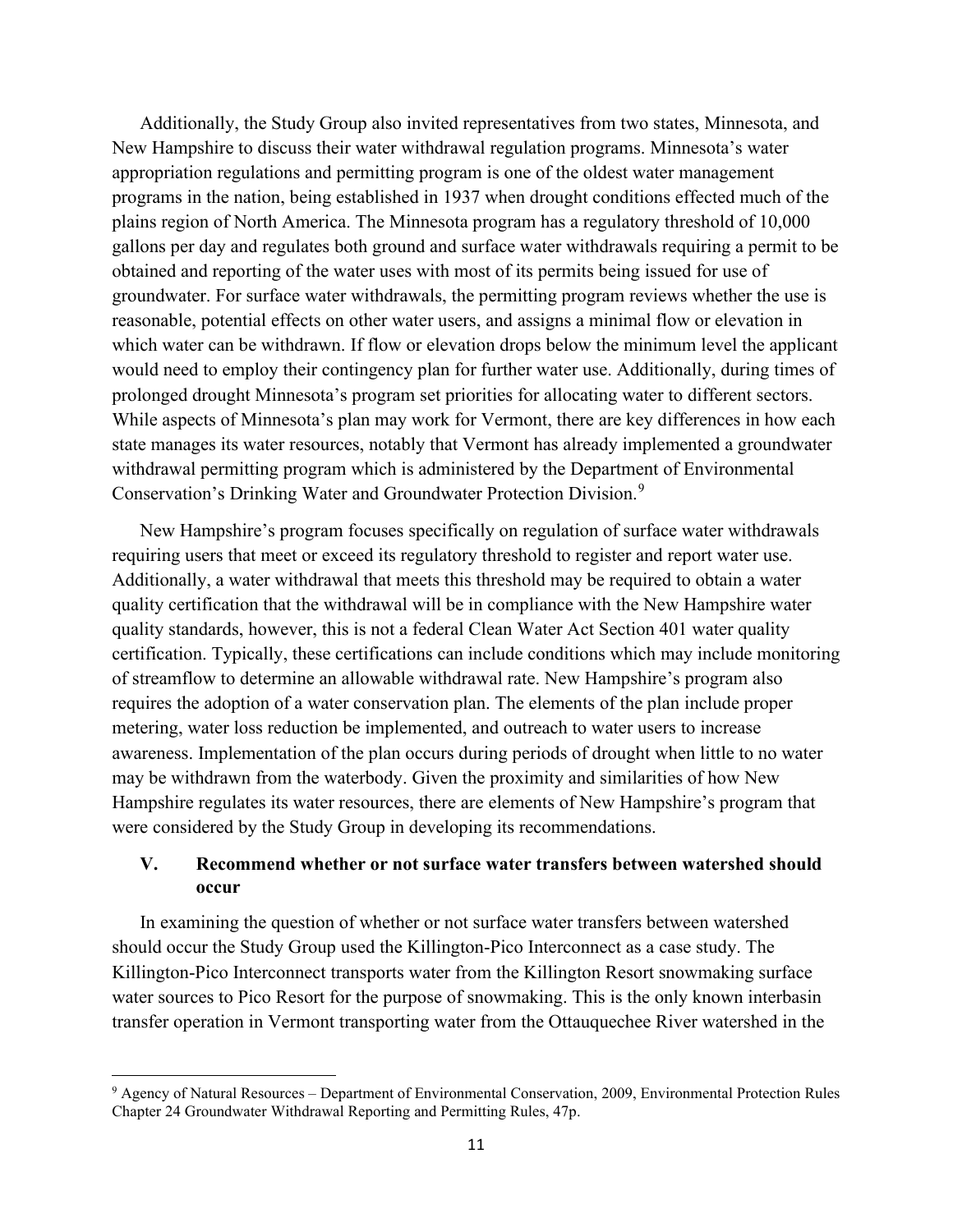greater Connecticut River Basin to the Otter Creek watershed in the Lake Champlain Basin. The project was reviewed and issued a Section 401 water quality certification by the Agency in 2019.

As part of the case study, the Study Group reviewed how the Agency applied the Vermont water quality standards to evaluate and condition the water quality certification to ensure the donor and receiving waters and streams for the Killington-Pico project would meet water quality standards. After the review and discussion amongst the Study Group it was determined that the Vermont water quality standards as applied through issuance of a Section 401 water quality certification provides an adequate regulatory criterion and mechanism to evaluate and regulate interbasin transfers in Vermont. Therefore, the Study Group is recommending that interbasin transfer be allowed to occur if they are found to be in compliance with the Vermont water quality standards.

However, Section 401 water quality certification is only triggered when a federal permit is needed for a project, leaving a gap in the Agency's existing authority to regulate and condition interbasin transfer projects that do not trigger Section 401 review. To fill the existing regulatory gap with respect to interbasin transfers, the Study Group recommends the Agency be given the authority to review transfer of water between watersheds with a hydrologic unit code (HUC) of 6 based on U.S. Geological Survey classification system<sup>[10](#page-11-0)</sup> to ensure water quality standards. This review process would be similar to water quality certification process, but differ as it would not be under Section 401 of the federal Clean Water Act. Additionally, the Study Group acknowledged that there may be transfers between small watersheds that may need to be reviewed for compliance with water quality standards, therefore, the Study Group recommends legislative changes to provide the authority to the Agency to review and require conditions for other transfers of water that may not be in compliance with the Vermont water quality standards. Further, the Study Group recommends that this authority be effective upon enactment.

The proposed legislative changes to implement the recommendations of the Study Group to create the authority for a review of interbasin transfers between HUC 6 basins for compliance with the water quality standards are in Appendix B.

### **VI. Identify whether the State of Vermont should develop and implement a statewide permitting or other regulatory regime for diversions or other transfers of surface water**

The work of the Study Group identified information and regulatory gaps in Vermont's existing regulatory regimes for surface water withdrawals. To fill these gaps, the Study Group recommends that Vermont adopt a phased approached. The first phase would be the adoption of a registration and reporting program to be administered by Agency to fill the information gap on the existing water withdrawals and the quantity of surface water being withdrawn in the Vermont. Registration and reporting information would be collected for two years. For the

<span id="page-11-0"></span><sup>&</sup>lt;sup>10</sup> Seaber, P.R., F.P. Kapinos, and G.L. Knapp, 1987. Hydrologic Unit Maps. U.S. Geological Survey Water-Supply Paper 2294. http://pubs.usgs.gov/wsp/wsp2294/pdf/wsp\_2294.pdf.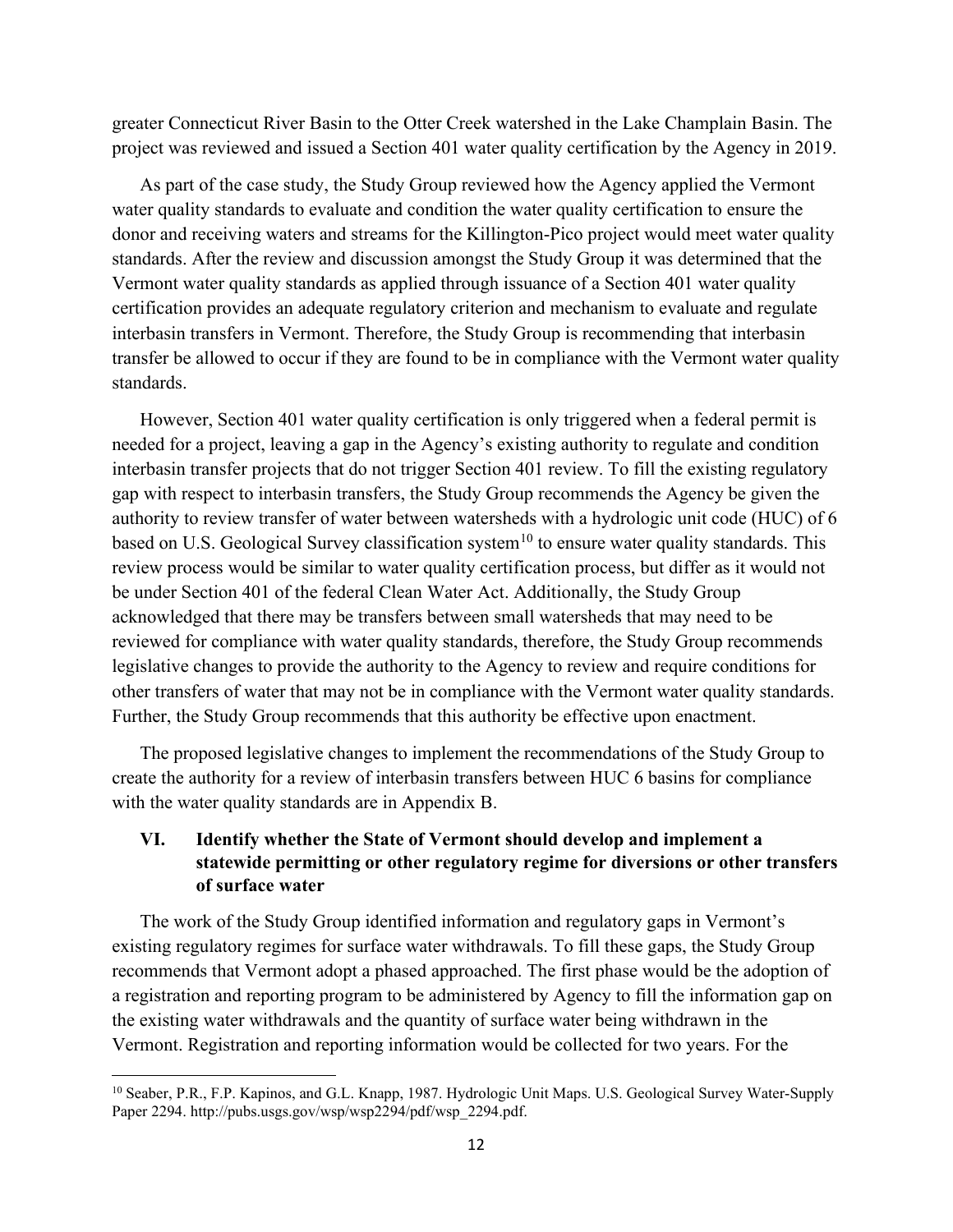second phase, the Study Group recommends that the Agency uses the information collected as part of the registration and reporting program to develop a permitting program for surface water withdrawal. This would include establishing thresholds of water use for a water withdrawal to obtain permit. The specific details of the Study Group's recommendations are below.

#### **A. Surface water withdrawal registration and reporting program**

As discussed in Section III(A), there is currently limited information about the amount of surface water withdrawn in Vermont. The first phase of the Study Group's recommendation is for the Agency to create a surface water registration and reporting program to collect information on surface water use in the State. The registration and reporting program should be implemented by the Agency by January 1, 2023. The recommendation from the Study Group is that all users that withdraw 5,000 gallons or more of water in a 24-hour period register and report their water use to the Agency of Natural Resources. The Study Group selected the threshold of 5,000 gallons water to capture a wide array of potential water withdrawals while still excluding residents that may withdraw water intermittently to water their gardens or for other domestic uses. Additionally, the threshold was selected based on the fact that most of Vermont's rivers and streams are relatively small and can be negatively affected by excessive water withdrawal.

The Study Group recommends that information collected during the registration include the location of each withdrawal, and name of each effected surface water, the frequency of use of the withdrawal, the rate of withdrawal, and the capacity of the system to be used for withdrawing water. Additionally, the registration should describe how the water withdrawn will be used along with a schedule for the withdrawal of water, which will provide information of the potential seasonality of the use of the surface water source. Further, a person with a registered surface water withdrawal shall file an annual report with the Agency by January 15. The recommendation is that report include, at a minimum, the total amount of water withdrawn in each month for each surface water withdrawal, the daily maximum withdrawal for each month, and the date of daily maximum withdrawal occurred. For withdrawals between 5,000 and 50,000 gallons of surface water in a 24-hour period can either provide an estimate of the total volume or provide meter data of the withdrawals, whereas withdrawals of more than 50,000 gallons in a 24 hour period should provide meter data for their annual water use report.

The intent of the registration and reporting program is to collect baseline information on surface water withdrawal that are not currently regulated or reporting water use the Agency. As described above, there are sectors, such as water used for snowmaking and public water supply, that are currently reporting their water use to the State. Therefore, the Study Group recommends that sectors already reporting be given an exception from the registration and reporting program. These include surface water withdrawals for snowmaking that are required to report under 10 V.S.A. Chapter 41, Subchapter 3, surface water withdrawals approved pursuant to 10 V.S.A. Chapter 56, public water supply, or any other surface water withdrawal reporting similar information and data to the Agency. Additionally, the Study Group recommends that surface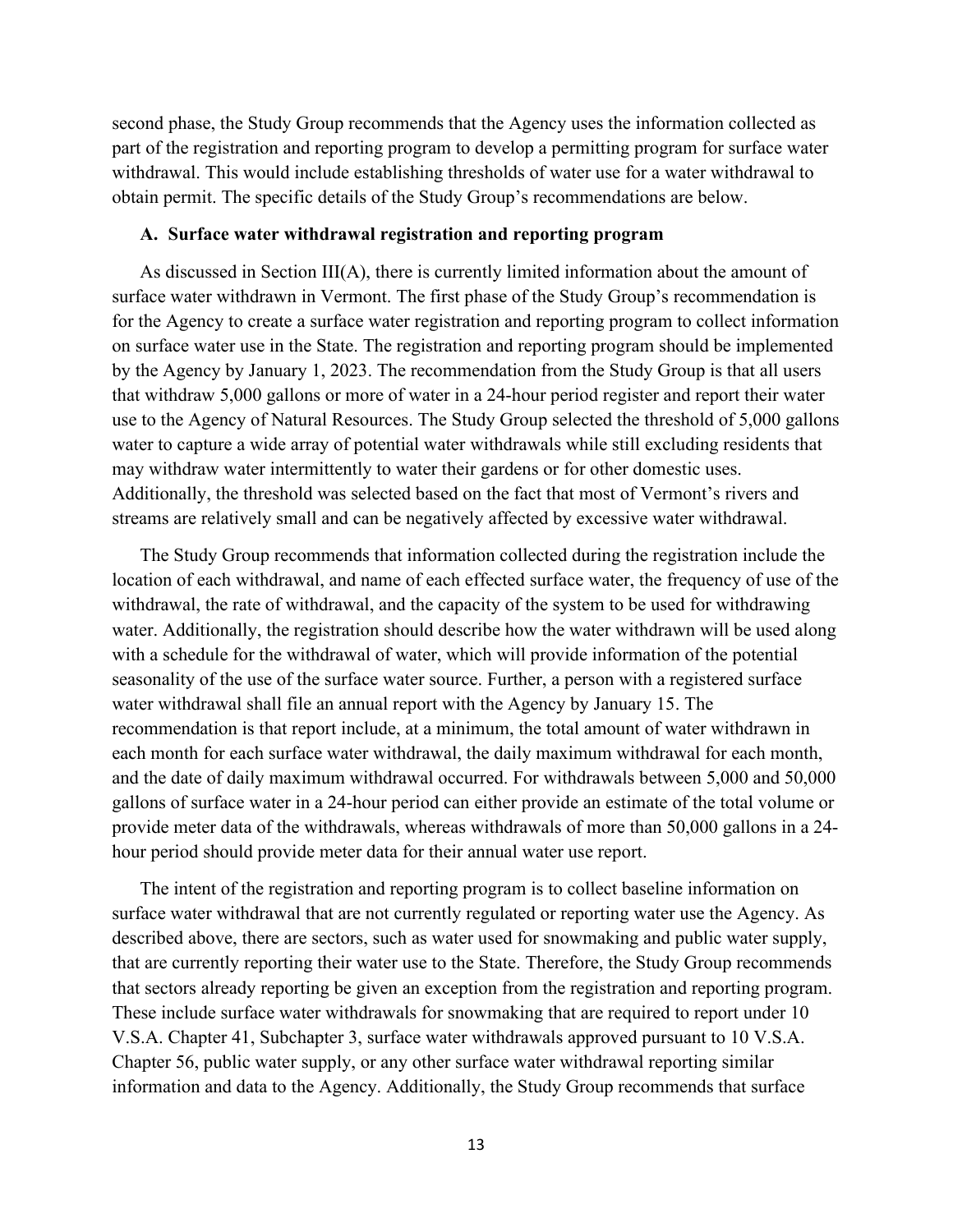water withdrawals needed for fire suppression or other public emergency response purposes not be required to register or report.

The proposed legislative changes to implement the recommendations of the development of a registration and reporting program for surface water withdrawals are included in Appendix B.

#### **B. Surface water withdrawal permitting program**

The second phase of the Study Group's recommendation directs the Agency to develop a permitting program for surface water withdrawals on or before July 1, 2026. The permitting program would use the information from the registration and reporting program to develop rules for the program that would set water withdrawal thresholds and requirements that would require a permit. Additionally, the rules for the permitting program would establish requirements as it relates to efficient use and conservation of surface water, ensure that withdrawals comply with the Vermont water quality standards, and establish limitations on withdrawals based on low flow or drought conditions and development for alternatives to meet water needs in such cases.

In evaluating a proposed water withdrawal under the program, the Study Group recommends that the application process include an alternatives analysis to the proposed water withdrawal that may have less of an impact on surface water quality or quantity. The preferred alternative would be the one that is reasonable and feasible, with reasonable and feasible being defined as available and capable of being implemented after consideration of cost, existing technology, logistics in light of the overall project purpose, environmental impact, and ability to obtain all necessary approvals for implementation. The use of an alternatives analysis approach is similar to the process used by the Agency to approve water withdrawals for snowmaking under 10 V.S.A. Chapter 41, Subchapter 3 which has been effective from the Agency's experience in reviewing such water withdrawal proposals.

In addition to an alternatives analysis, it is recommended that an application also include the following:

- the location of each withdrawal, including the identification and type of each impacted surface water;
- a description of the use or uses of the water to be withdrawn;
- a description of the proposed method of water withdrawal;
- the frequency and rate of the withdrawal;
- an estimated schedule for the withdrawal;
- the capacity of the system to be used for the withdrawal;
- the location of the proposed return flow of the withdrawn water, and whether the withdrawal is an interbasin transfer;
- an estimate of the volume of water needed for the proposed use or uses;

During the Study Group's work, we heard from legal experts on regulated riparianism that permits issued for water withdrawals should have a set duration of time and a requirement for reapplication to continue the withdrawal of water. The importance of a duration limit on permits is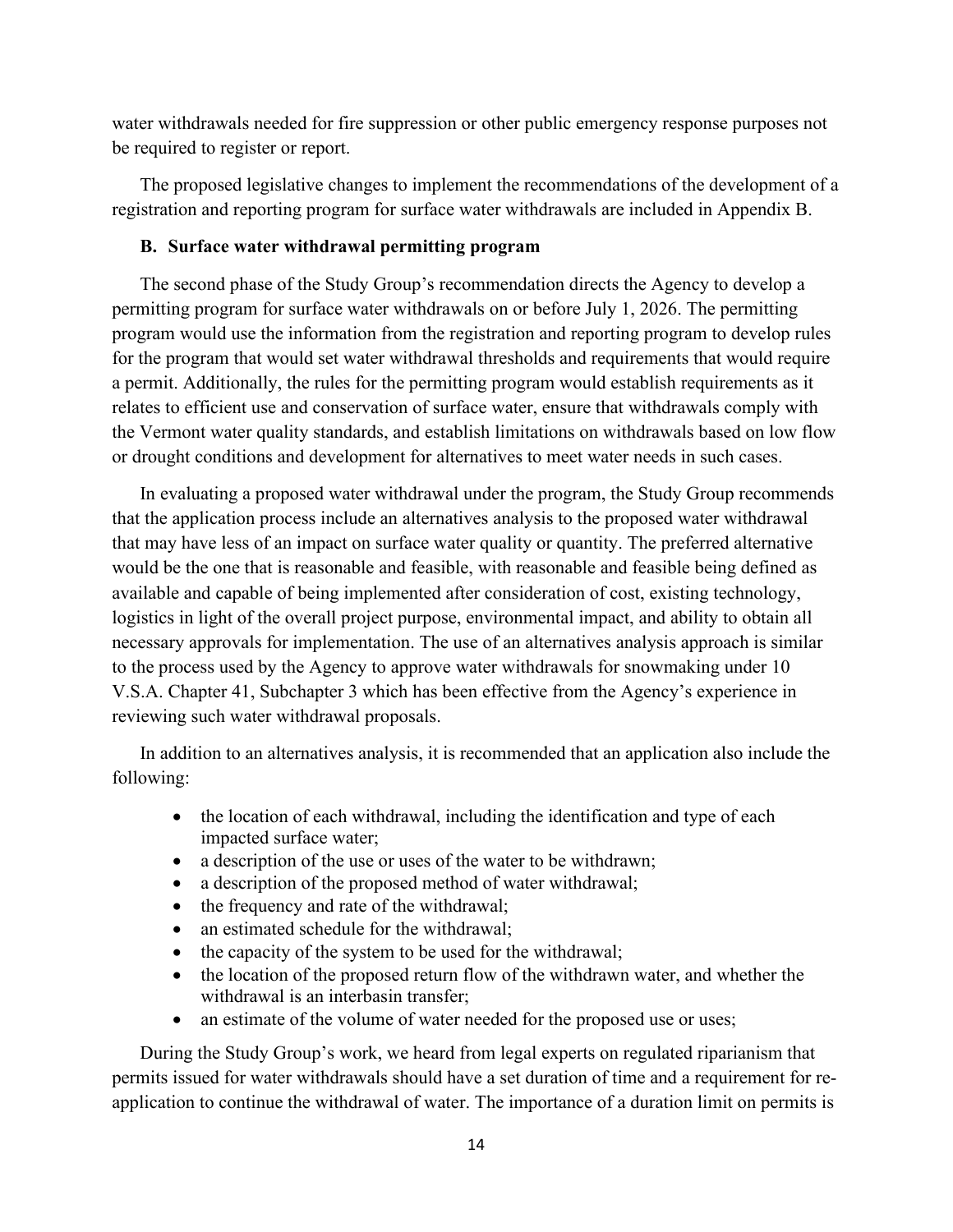it provides a point to assess surface water withdrawals and whether they are still actively being used, allowing the Agency to better manage surface water resources. For example, if a permittee is no longer using the surface water withdrawal or using less water than they initially believe was needed, having a duration limit to reassess the use of the surface water withdrawal may provide additional opportunities to other users of surface water in the same watershed. Further, considering Vermont's changing climate having a duration limit on permits may provide a means for the Agency or surface water users to adapt in how we use or manage our surface water resources.

In recommending that the Agency develop a permitting program for surface water withdrawals, it is important to the Study Group that those operating an existing withdrawal be given time to come into compliance before requiring a permit. Therefore, the Study Group recommends that existing water withdrawals not be required to obtain a permit until July 1, 2030, with an existing water withdrawal being defined as one that does not increase its withdrawal rate or capacity of the system after January 1, 2023. Existing systems would still be required to register the water withdrawal and file annual water use reports with the Agency as part of the registration and reporting program. If a system increases, its withdrawal rate or capacity of the system during this period it would require a permit.

Further, the Study Group acknowledged that some sectors that rely on water withdrawal already have an extensive review process as required by an existing environmental rule. Most notable of these is water withdrawals used for snowmaking. It is not the intent of the Study Group to create another level of review for these proposals, but it is recommended that proposals that are being reviewed as part of the environmental rule for water withdrawals for snowmaking be able to obtain a permit under the surface water withdrawal permitting program. This approach would limit redundancy and create a more efficient process for the regulated community and Agency staff.

While developing a permitting program for water withdrawals is an important step in ensuring the Agency can properly manage the use of surface water in Vermont, it is also important that the Agency have the proper authority to seek compliance or require a user to obtain a permit, if the water withdrawal is deemed to be having a deleterious effect on the surface water resource and is not meeting Vermont water quality standards. Therefore, the Study Group recommends that the Agency be given the authority to require a person to obtain a surface water withdrawal permit when it is determined that a water withdrawal or transfers that are not meeting Vermont water quality standards.

Lastly, the Study Group recommends that the Agency go through the rulemaking process to implement the surface water withdrawal permitting program. This is a necessary step as the permitting program requirements and water withdrawal threshold will be developed using the information and data collected as part of the registration and reporting program. Further the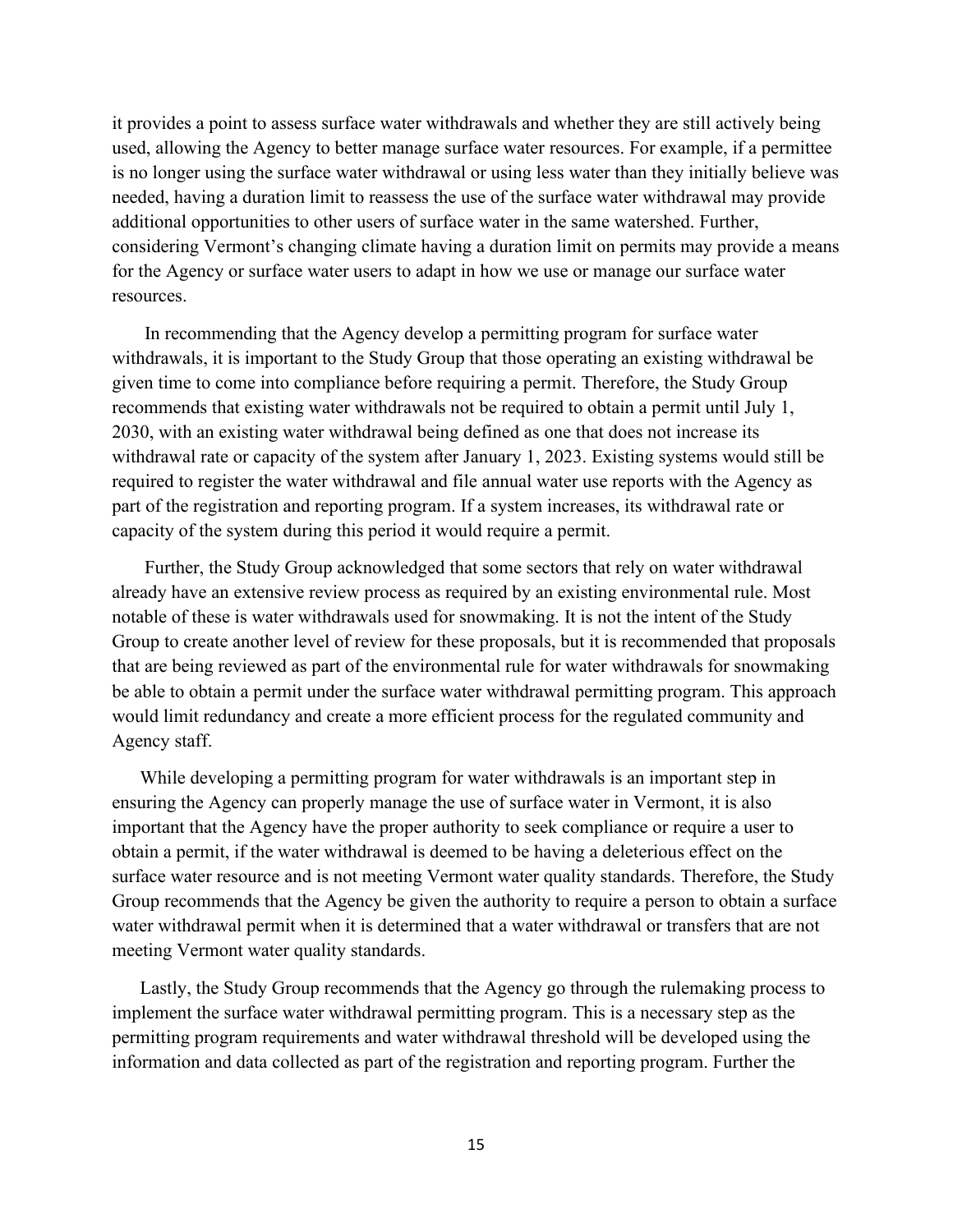rulemaking process will ensure that sectors represented by the Study Group members and others will have input in the development of the program.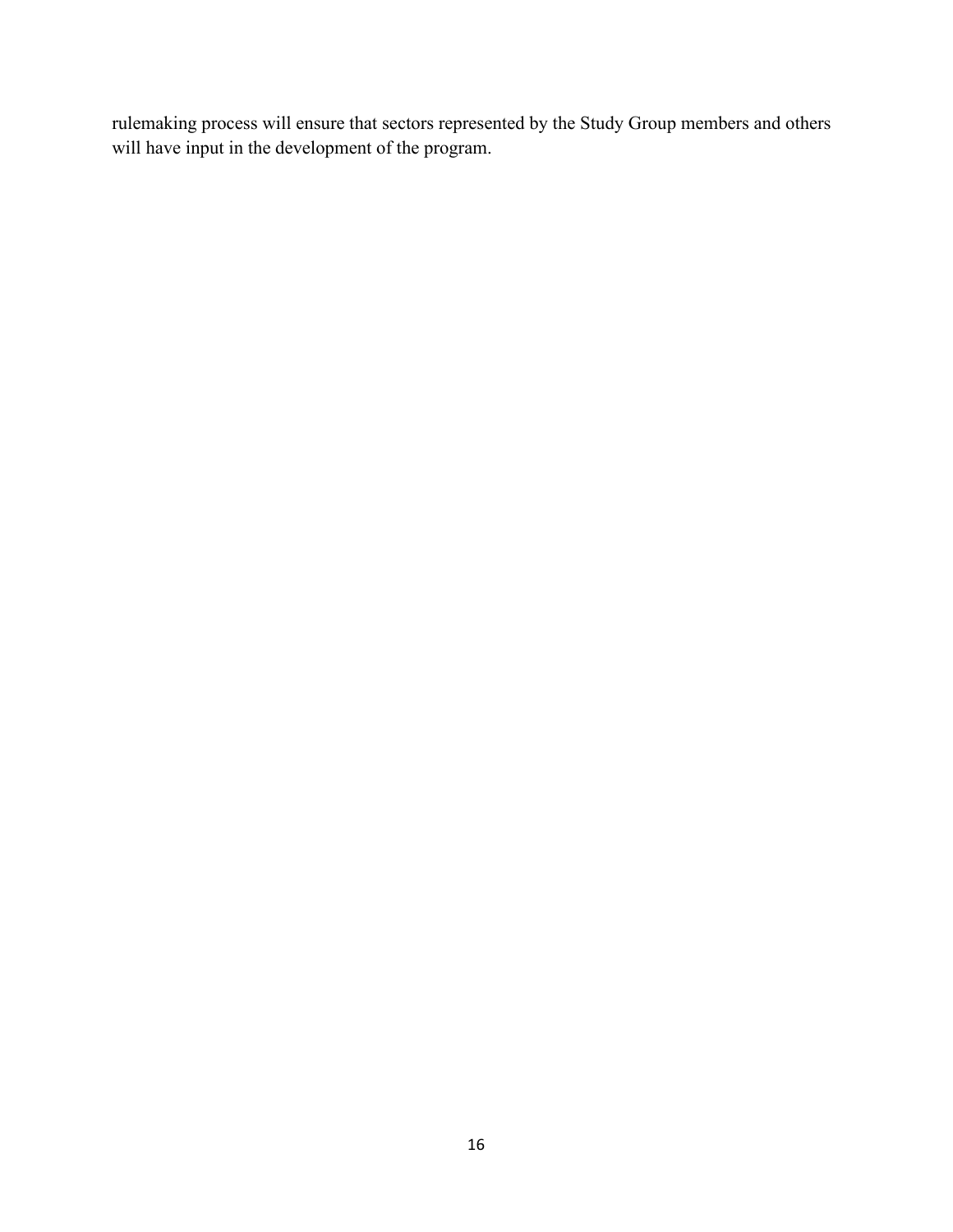#### **APPENDIX A**

#### **Surface Water Diversion and Transfer Study Group Members**

Jeff Crocker, Supervising River Ecologist Vermont Agency of Natural Resources Department of Environmental Conservation Watershed Management Division One National Life Drive, Davis 3 Montpelier, VT 05620-3522 Jeff.Crocker@vermont.gov

Ryan Patch, Deputy Director Vermont Agency of Agriculture, Food and Markets Water Quality Section 116 State Street Montpelier, VT 05620-2901 Ryan.Patch@vermont.gov

Senator Christopher Bray Senate Natural Resources and Energy Committee, Chair 115 State Street Montpelier, VT 05633 cbray@leg.state.vt.us

Representative Kari Dolan House Committee on Natural Resources, Fish, and Wildlife, Clerk 115 State Street Montpelier, VT 05633-5301 kdolan@leg.state.vt.us

Jeffrey Nelson, Strategic Advisor VHB 40 IDX Drive Building 100, Suite 200 South Burlington, VT 05403-7771 jnelson@vhb.com

Jason Shattie, General Manager Burlington Country Club 568 South Prospect Street Burlington VT 05401 Jason.Shattie@burlingtoncountryclub.org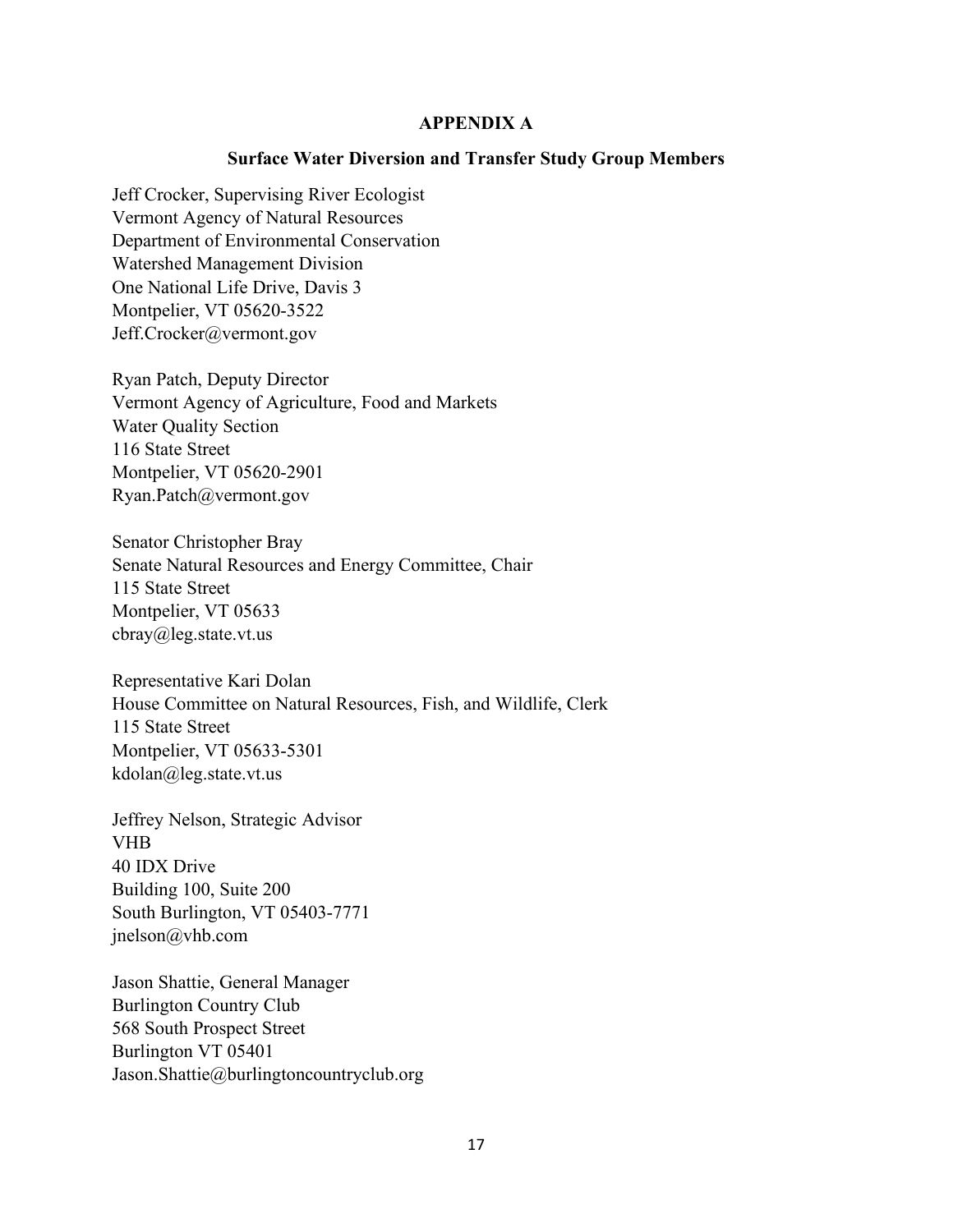Jon Groveman, Policy and Water Program Director Vermont Natural Resource Council 11 Baldwin Street Montpelier, VT 05602 jgroveman@vnrc.org

David Deen, President Trout Unlimited, Connecticut River Valley Chapter 5607 Westminster West Road Westminster, VT 05346 strictlytrout@@vermontel.net

Evan Fitzgerald, Hydrologist Fitzgerald Environmental Associates, LLC. 18 Severance Green, Suite 203 Colchester, VT 05446 Evan@fitzgeraldenvironmental.com

Sam Markowski Vermont Terps / Markowski Excavating, Inc 2704 West Creek Road Florence, VT sam@markowskiex.com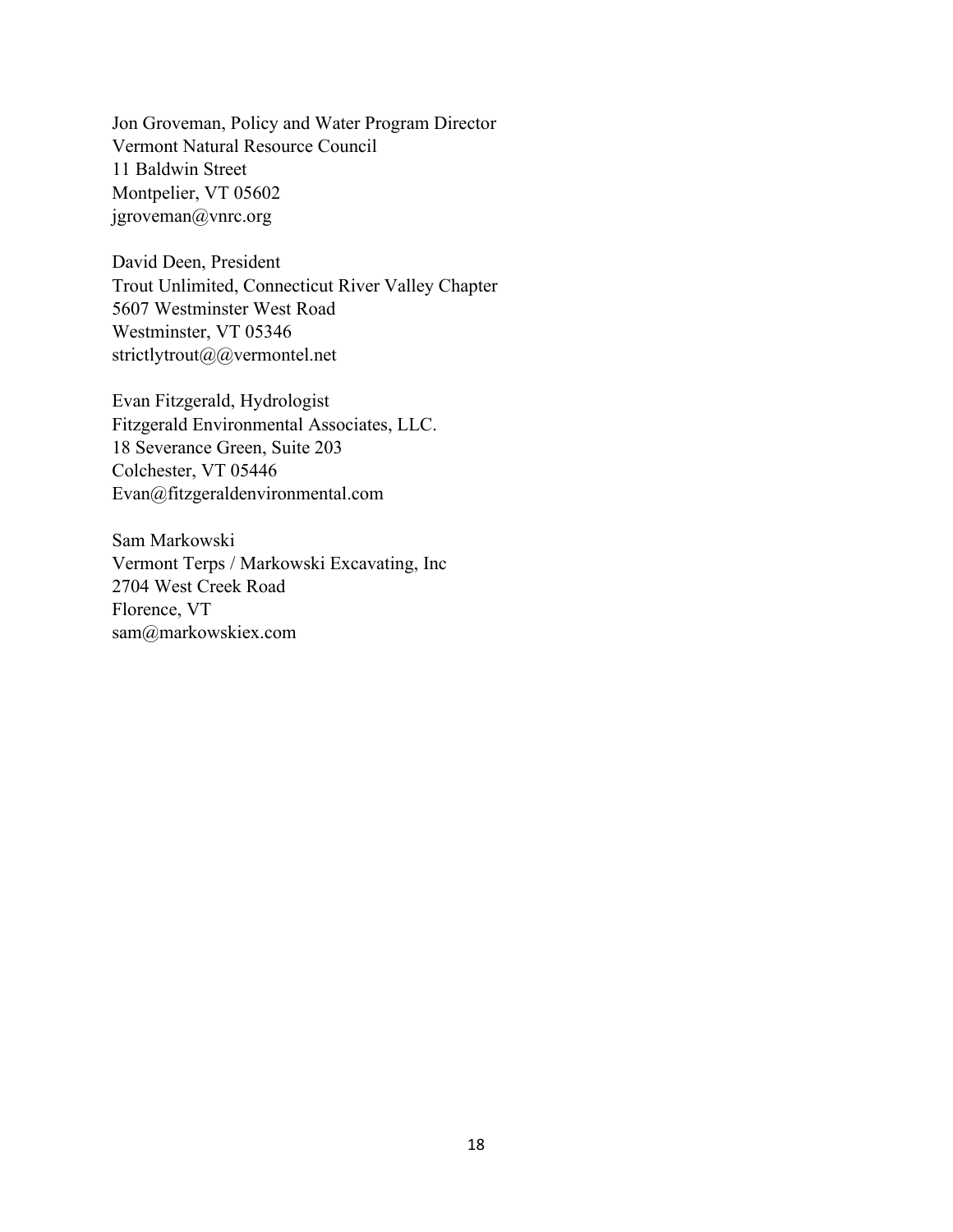## **APPENDIX B**

**Proposed legislative changes to implement the recommendations of the Study Group**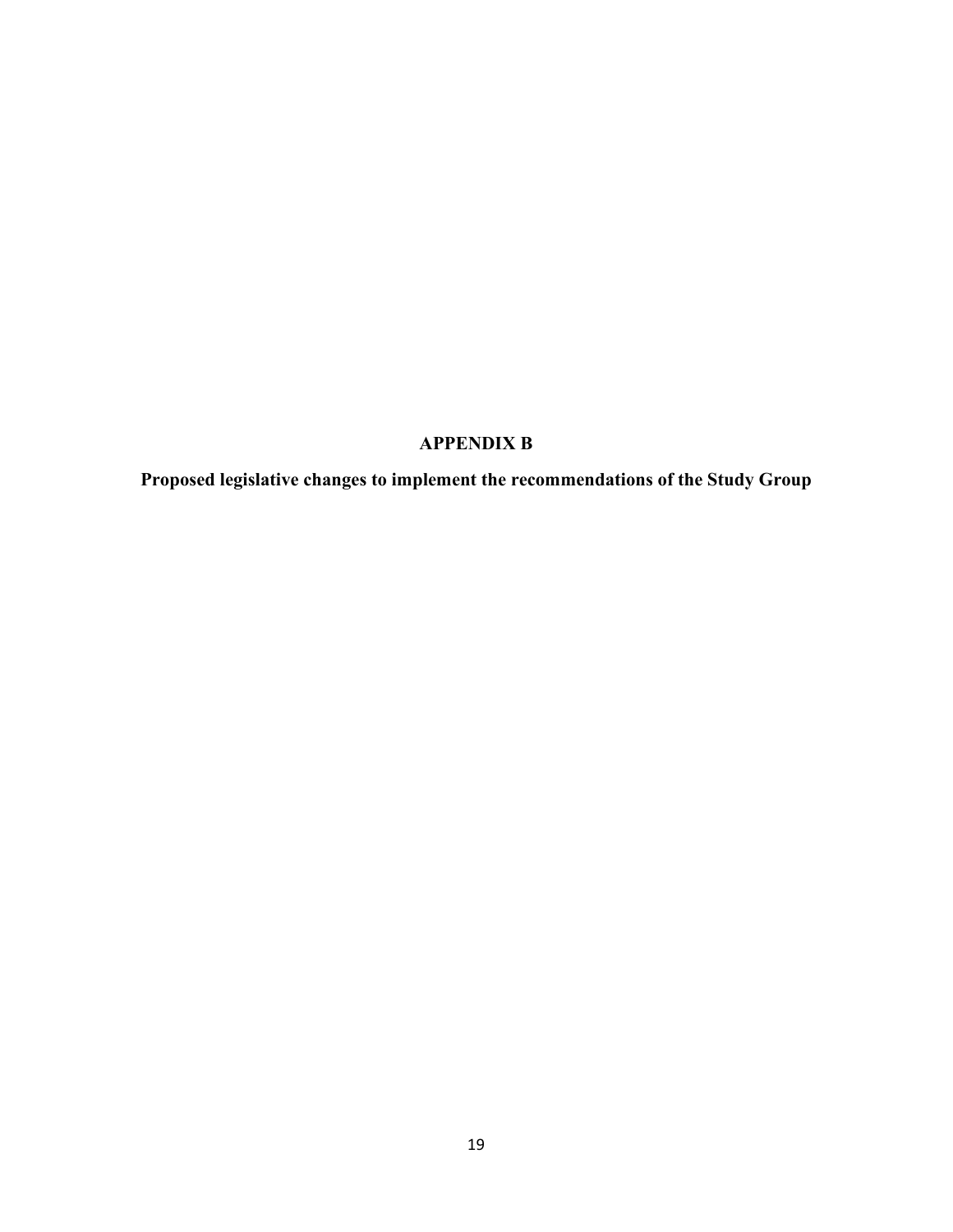### **Outline of Proposed Changes to Title 10 V.S.A. chapter 41 (Regulation of Stream Flow):**

- Section 1 Adds new surface water withdrawal/interbasin transfer definitions to section 1002.
- Section 2 Adds new Subchapter 4:
	- o Subchapter 4 (Surface Water Withdrawals and Interbasin Transfers)
		- 1041. Policy
		- 1042. Registration and Reporting; Exceptions
		- 1043. Permit Requirement; Program Development
		- 1044. Interbasin Transfers of Surface Waters
		- 1045. Rulemaking
- Section 3 Amends  $1253(h)(1)$  to include interbasin transfers

Sec. 1. 10 V.S.A. § 1002 is amended to read:

§ 1002. DEFINITIONS

\*\*\*

(12) "Berm means a linear fill of earthen material on or adjacent to the bank of a watercourse that constrains waters from entering a flood hazard area or river corridor, as those terms are defined in subdivisions 752(3) and (11) of this title."Basin" means the third-level, 6-digit unit of the hydrologic unit hierarchy as defined by the United States Geological Survey (USGS), Federal Standards and Procedures for the National Watershed Boundary Dataset, Chapter 3 of Section A, Book 11. "Basin" is also referred to as "Hydrologic Unit Code 6" or "HUC-6".

(13) "Berm means a linear fill of earthen material on or adjacent to the bank of a watercourse that constrains waters from entering a flood hazard area or river corridor, as those terms are defined in subdivisions 752(3) and (11) of this title.

(14) "Large woody debris" means any piece of wood within a watercourse with a diameter of 10 or more inches and a length of 10 or more feet that is detached from the soil where it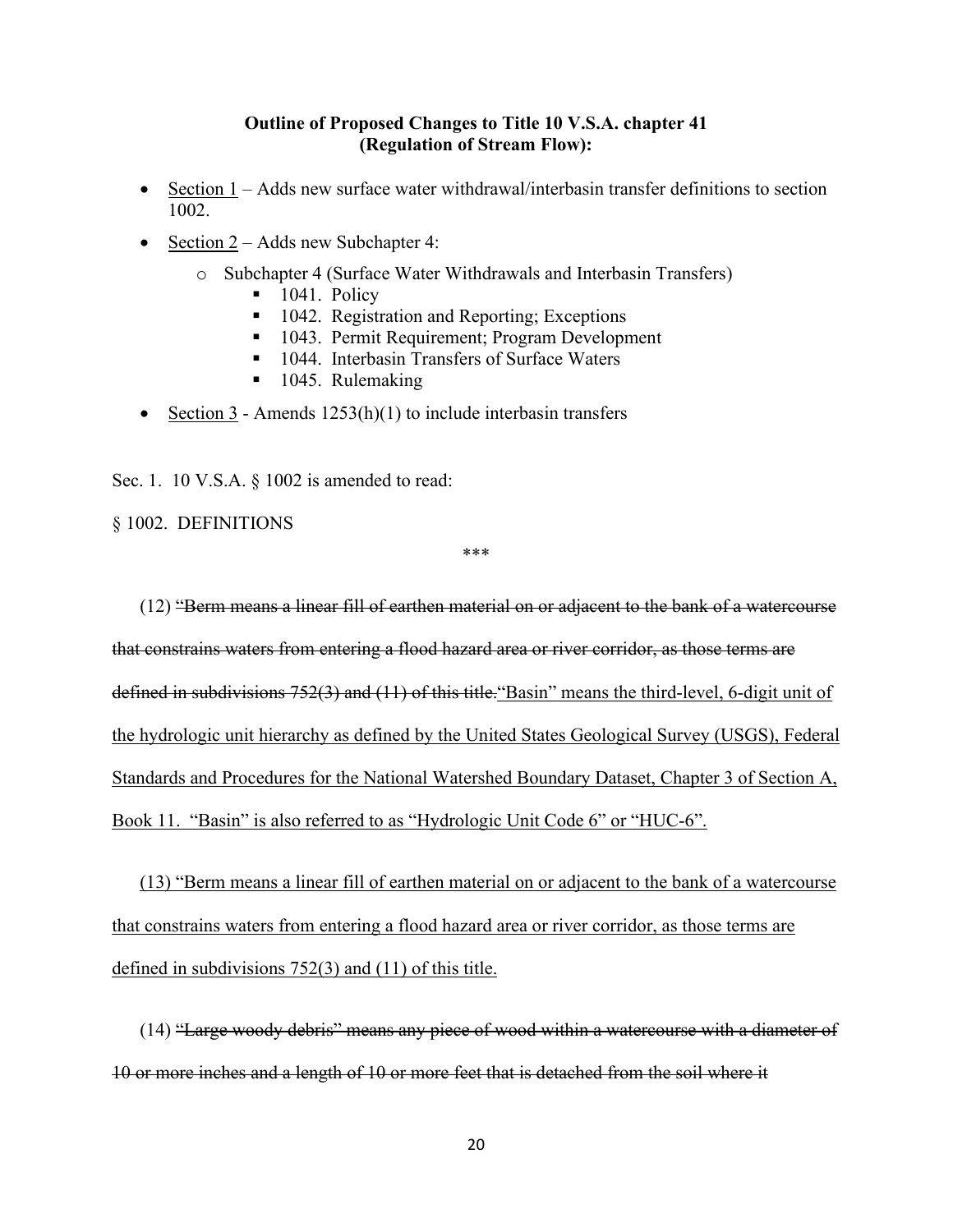grew."Capacity" means the maximum volume of water capable of being withdrawn by the water withdrawal system.

(15) "Existing surface withdrawal" means a surface water withdrawal that exists prior to January 1, 2023.

(16) "Frequency" means how often water will be withdrawn from a surface water over a period of time.

(17) "Interbasin transfer" means the conveyance of surface water withdrawn from a basin for use in another basin.

(18) "Large woody debris" means any piece of wood within a watercourse with a diameter of 10 or more inches and a length of 10 of more feet that is detached from the soil where it grew.

(19) "Rate of withdrawal" means the volume of surface water that is withdrawn over a period of time, as reported in gallons per minute.

(20) "Reasonable and feasible" means available and capable of being implemented after consideration of cost, existing technology, logistics in light of the overall project purpose, environmental impact, and ability to obtain all necessary approvals for implementation.

(21) "Surface water" means all rivers, streams, creeks, brooks, reservoir, ponds, lakes, and springs and all bodies of surface waters, that is contained within, flows through, or borders upon the State or any portion of it. "Surface water" shall not include the following:

(A) groundwater as defined in 10 V.S.A. § 1391;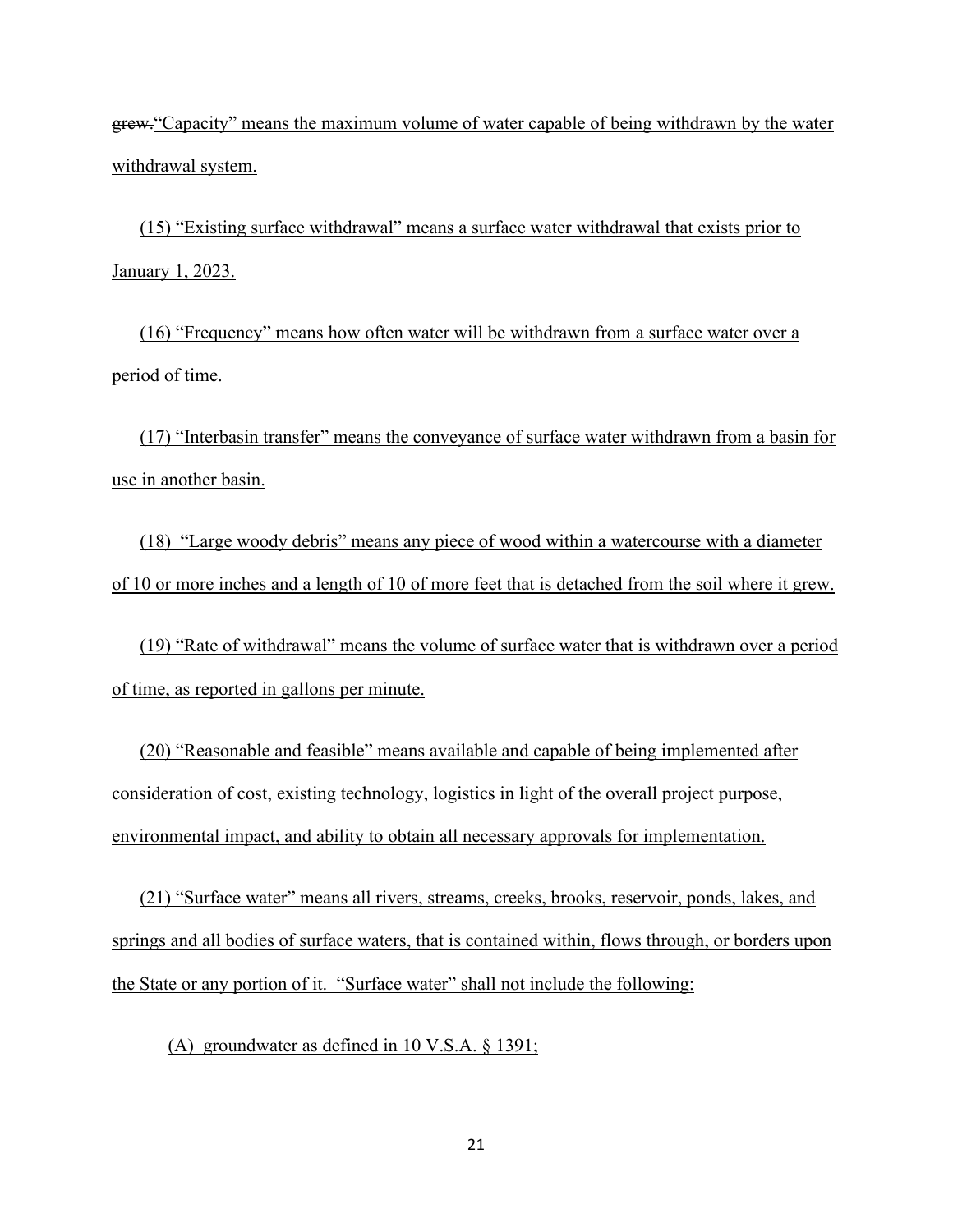(B) artificial waterbodies as defined under section 29A-101(d) of the Vermont Water Quality Standards;

(C) waste treatment systems, including waste management systems constructed as part of Best Management Practices under 6 V.S.A. Chapter 215;

(D) treatment ponds, lagoons, or wetlands created solely to meet the requirements of a permit issued for a discharge; and

(E) constructed ponds or other impoundments that are used for irrigation or watering of livestock and that are not subject to the Vermont Water Quality Standards.

(22) "Vermont Water Quality Standards" means the standards adopted pursuant to chapter 47 and subdivision 6025(d)(3) of this title.

(23) "Withdrawal" means the intentional diversion from a surface water by pumping, gravity, or other method for the purpose of being used for irrigation, industrial uses, snowmaking, livestock watering, water supply, aquaculture, or other off-stream uses." "Withdrawal" shall not include hydroelectric projects that are regulated by the Federal Energy Regulatory Commission or the Public Utility Commission. "Withdrawal" shall not include direct consumption of surface water by livestock.

(24) "Watershed" means a region containing waters that drain into a particular brook, stream, river, or other body of water.

Sec. 2. 10 V.S.A. chapter 41, Subchapter 4, is added to read:

### Subchapter 4: Surface Water Withdrawals and Interbasin Transfers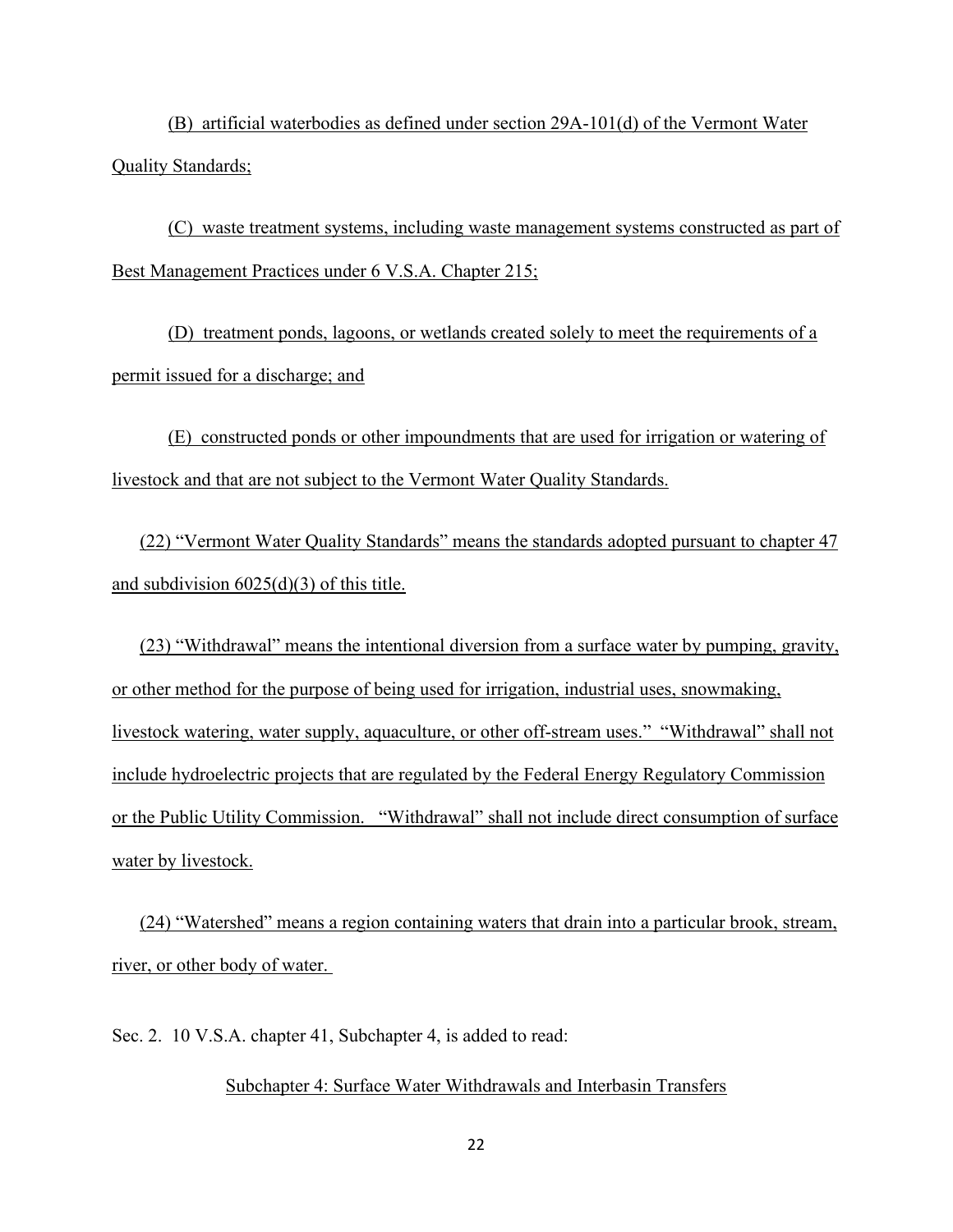# § 1041. POLICY ON SURFACE WATER WITHDRAWALS FOR OFF-STREAM USES OTHER THAN SNOWMAKING

(a) This subchapter is intended to establish policy and standards for surface water withdrawals that are consistent with 10 V.S.A. § 1001 and 10 V.S.A Chapter 47, including the Vermont Water Quality Standards.

(b) The policy established under this subchapter is to:

(1) assure the protection, maintenance, and restoration of the chemical, physical, and biological water quality, including water quantity, necessary to sustain aquatic communities and stream function;

(2) help to provide for and enhance the viability of those sectors and industries, which rely on the use of surface waters and are important to Vermont's economy;

(3) permit surface water withdrawals and the construction of appurtenant facilities and related systems for uses other than snowmaking, based on an analysis of the need for water and the consideration of alternatives, and consistent with this and related policies and other applicable laws and rules; and

(4) recognize that existing users of the State's waters for off-stream uses, which may have an adverse effect on water quality, should have time and opportunity to improve water quality.

§ 1042. REGISTRATION AND REPORTING; EXCEPTIONS

(a) Registration. Effective January 1, 2023, any person withdrawing 5,000 gallons or more of surface water within a 24-hour period shall register with the Secretary. Registration shall be made on a form provided by the Secretary, and shall include the following information:

(1) the location of each withdrawal, including each impacted surface water;

(2) the frequency and rate of each withdrawal;

23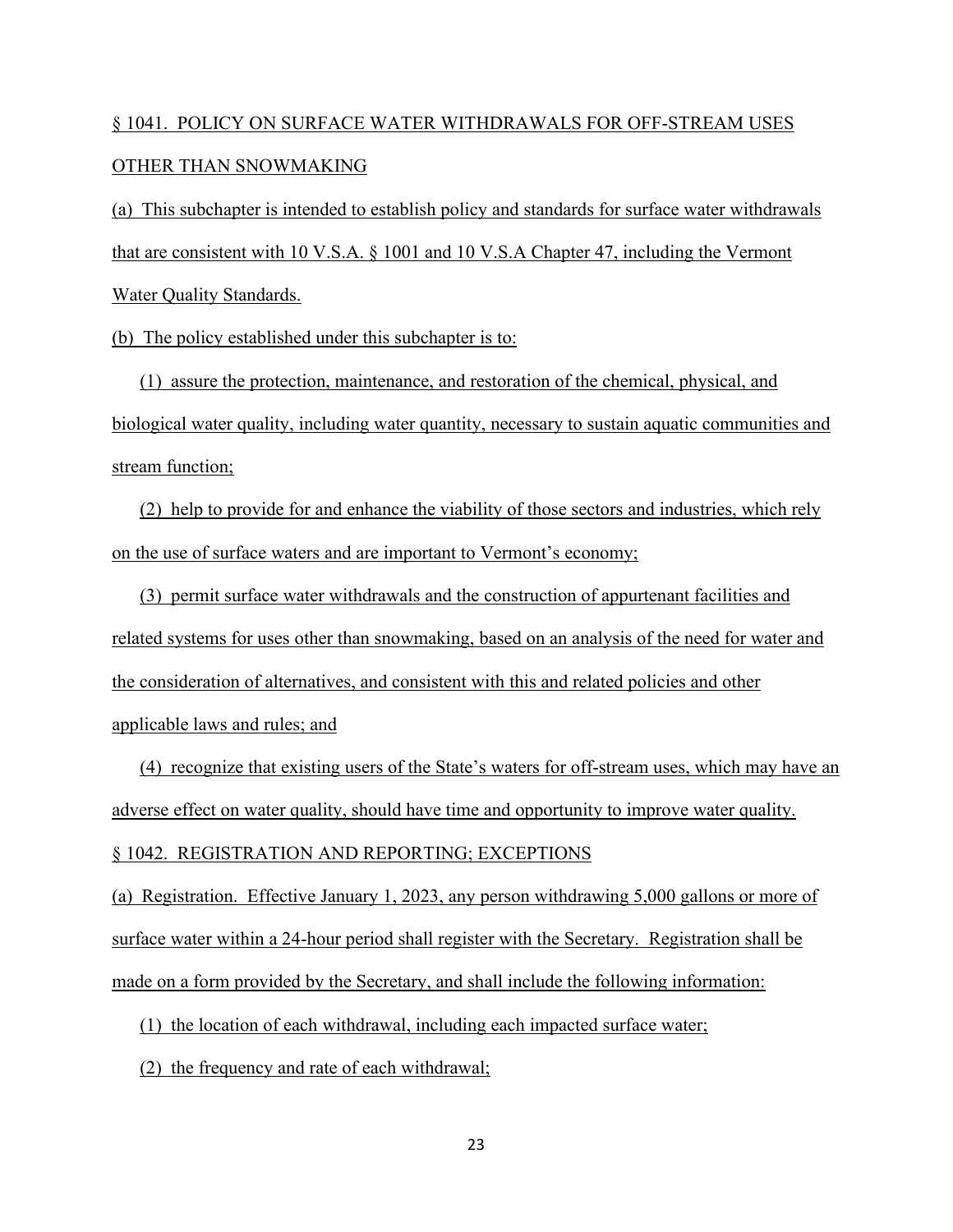(3) a description of the use or uses of the water to be withdrawn;

(4) the capacity of the system to be used for the withdrawal; and

(5) a schedule for the withdrawal.

(b) Report. Effective January 1, 2023, a person that is required to register a surface water withdrawal pursuant to subsection (a) of this section shall file an annual report with the Secretary in accordance with this subsection. Reports shall be filed annually by January 15 of the following year.

(1) Contents. The report shall be made on a form provided by the Secretary, and shall include the following information:

(A) the total amount of water withdrawn each month;

(B) the location of each withdrawal, including each impacted surface water;

(C) the daily maximum withdrawal for each month;

(D) the date of daily maximum withdrawal; and

(E) any other information required by the Secretary.

(2) Methods of estimating withdrawals. The following methods shall be used to report the amounts of withdrawn surface water required to be reported:

(A) Withdrawals of between 5,000 and 50,000 gallons of surface water in a 24-hour period shall either provide an estimate of total volume or provide meter data. The report shall describe how any estimate was calculated.

(B) Withdrawals of more than 50,000 gallons of surface water in a 24-hour period shall provide meter data.

(c) Exceptions. The following withdrawals shall not be subject to the requirements of subsections (a) (registration) and (b) (reporting) of this section: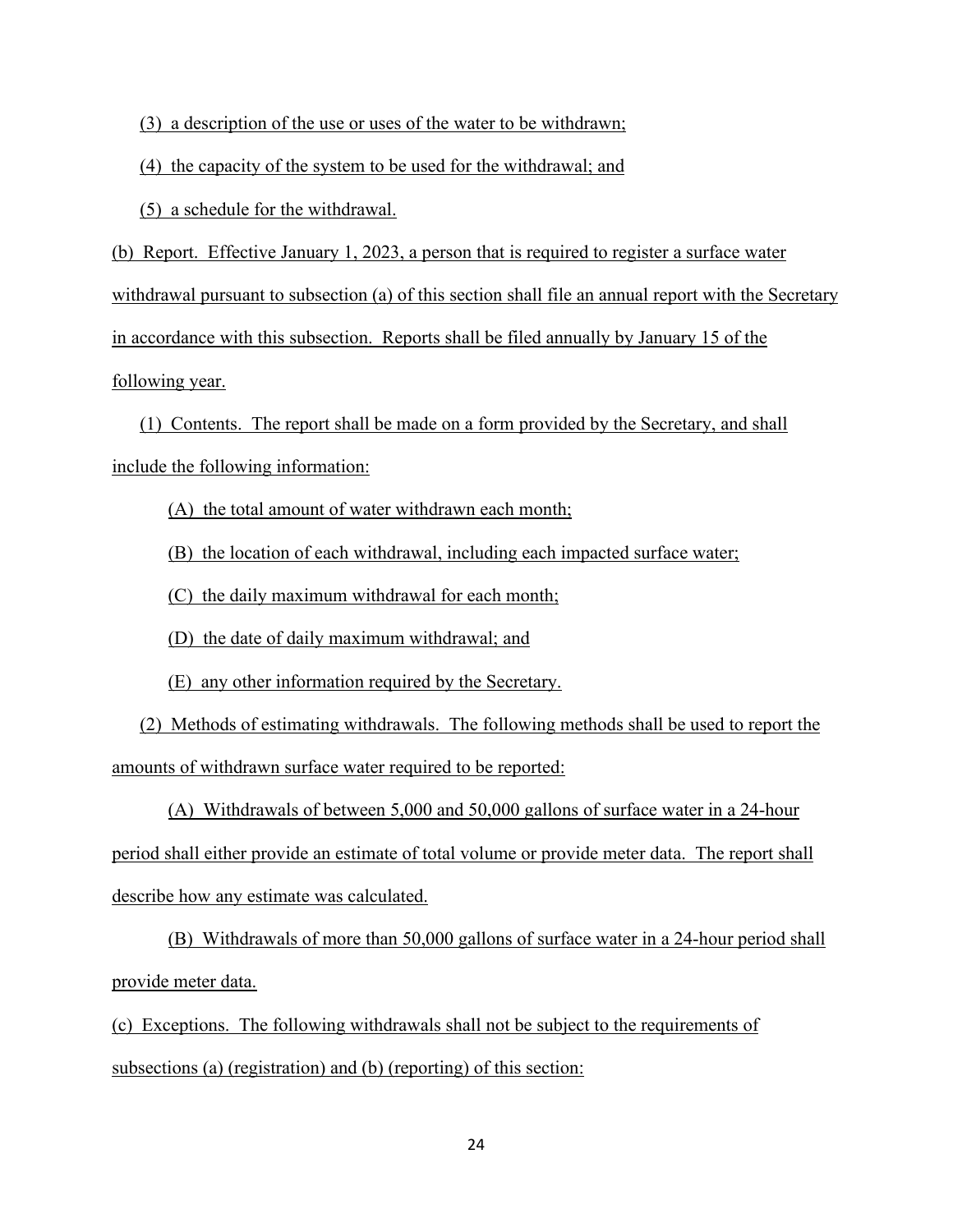(1) Surface water withdrawals for fire suppression or other public emergency response purposes.

(2) Surface water withdrawals required to report under Subchapter 3 of this title for snowmaking uses.

(3) Surface water withdrawals approved pursuant to 10 V.S.A. chapter 56 (public water supply) and the rules adopted thereunder for use as a public drinking water supply.

(4) A surface water withdrawal reported to the Agency under any project that requires the reporting of substantially similar data.

§ 1043. PERMIT REQUIREMENT; PROGRAM DEVELOPMENT

(a) Program development. On or before July 1, 2026, the Secretary shall implement a surface water withdrawal permitting program that is consistent with section 1041 of this subchapter. The program shall be developed to:

(1) require a permit or other authorization for surface water withdrawals based on potential impacts to surface waters or other factors, and establish conditions of operation necessary to protect surface waters and the Vermont Water Quality Standards;

(2) consider surface water withdrawal registration and reporting information submitted pursuant to section 1042 of this chapter in the establishment of permitting thresholds and other permitting requirements;

(3) require efficient use and conservation of surface water;

(4) ensure that withdrawals comply with the Vermont water quality standards;

(5) establish limitations on withdrawals based on low flow or drought conditions and the development of potential alternatives to meet surface water withdrawal needs in such cases;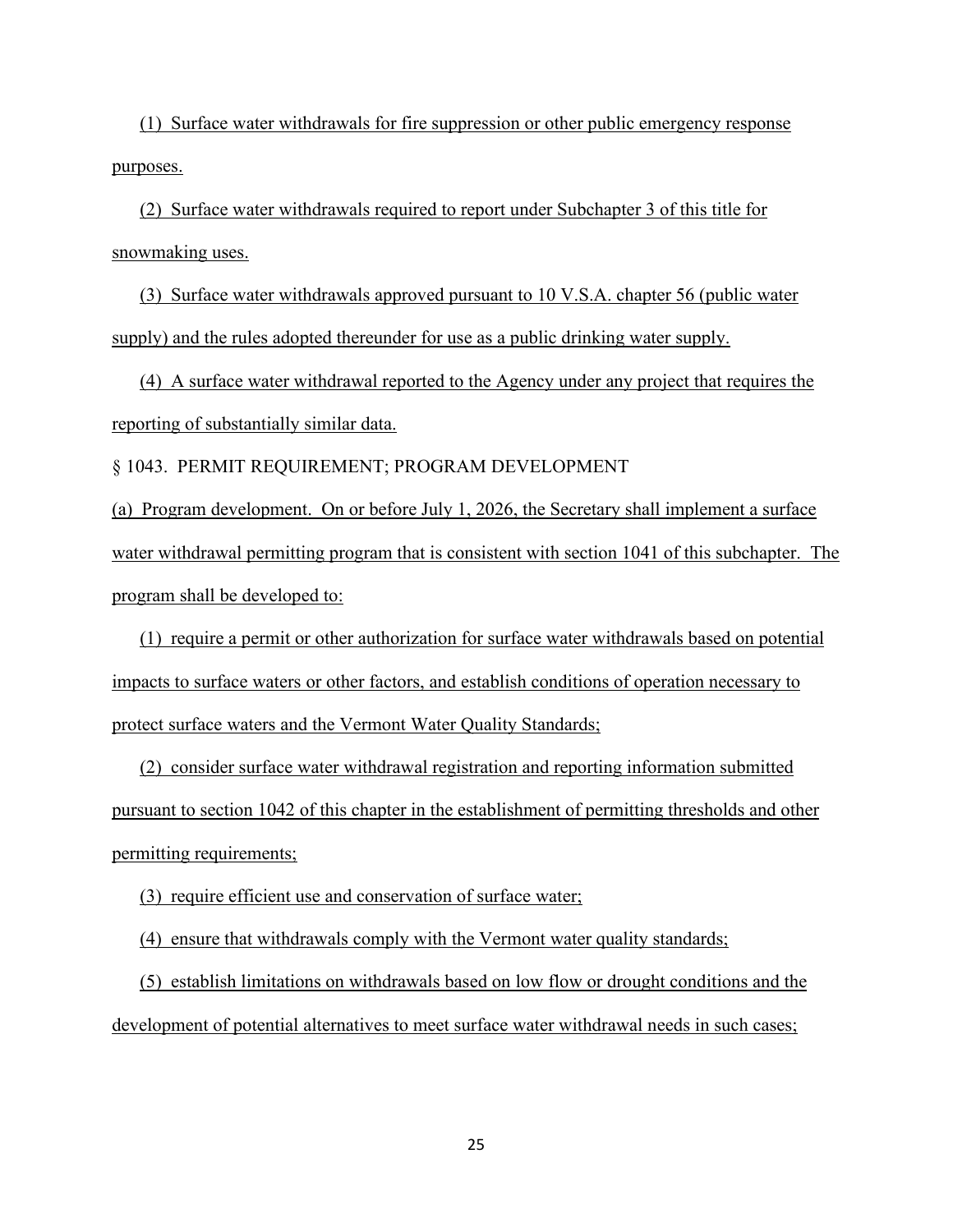(6) require assessment of any reasonable and feasible alternatives to proposed withdrawals that may have less of an impact on surface water quality.

(b) Application. Application for a permit to withdraw surface water under the program established under subsection (a) of this section shall be made on a form provided by the Secretary, and shall include the following information:

(1) the location of each withdrawal, including the identification and type of each impacted surface water;

(2) a description of the use or uses of the water to be withdrawn;

(3) a description of the proposed method of water withdrawal;

(4) the frequency and rate of the withdrawal;

(5) an estimated schedule for the withdrawal;

(6) the capacity of the system to be used for the withdrawal;

(7) the location of the proposed return flow of the withdrawn water, and whether the

withdrawal is an interbasin transfer;

(8) an estimate of the volume of water needed for the proposed use or uses;

(9) a description of the alternative means considered for the proposed uses of water that will have less of an impact on surface water quality; and

(10) any other information required by the Secretary.

(c) Permits. The Secretary may issue a general permit to authorize certain withdrawal activities. A permit issued under this subchapter shall be for a period of no longer than 10 years from the date of issuance.

(d) Exceptions. A permit required under this subchapter shall not be required for surface water withdrawals for fire suppression or other public emergency response purposes.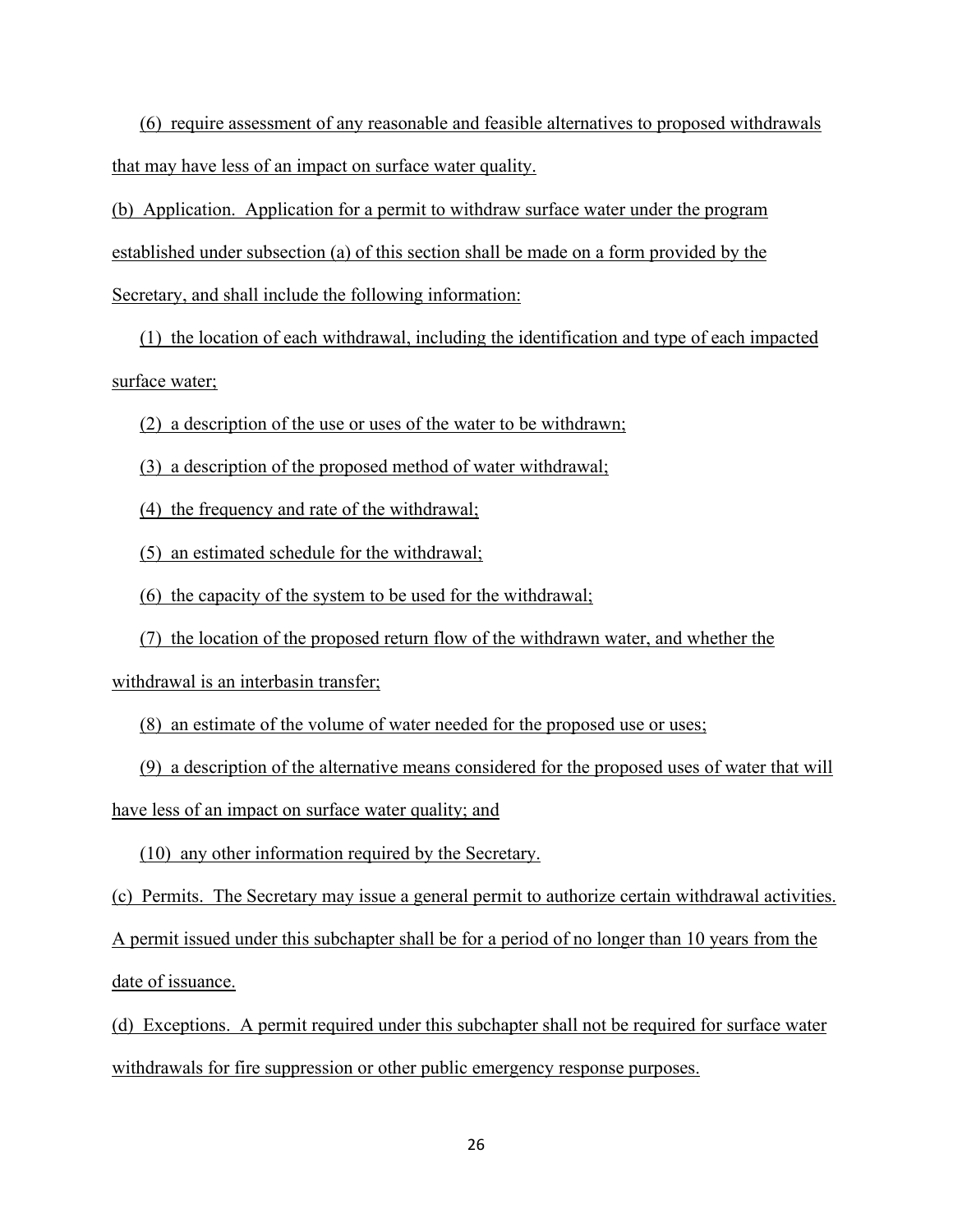(e) Existing surface water withdrawals.

(1) Snowmaking withdrawals. Existing withdrawals approved pursuant to subchapter 3 of this chapter (water withdrawals for snowmaking) shall be reviewed pursuant to subdivision  $(f)(1)$ of this section.

(2) Non-snowmaking withdrawals.

(A) A permit required under this subchapter shall not be required until July 1, 2030 for an existing surface water withdrawal for non-snowmaking purposes, provided:

(i) the existing surface water withdrawal is both registered and reported to the Secretary pursuant to section 1042 of this section on an annual basis; and

(ii) no expansion of the existing surface water withdrawal occurs on or after January 1, 2023. For purposes of this subdivision, an expansion includes an increase in reported surface water withdrawal rate or volume or increase in reported capacity of the system. (f) Surface water withdrawals for snowmaking.

(1) Existing withdrawals. Existing surface water withdrawals for snowmaking purposes that have been reviewed and approved pursuant to subchapter 3 of this chapter (water withdrawals for snowmaking) shall not require additional technical review by the Secretary under this subchapter provided that the approved snowmaking activity is operated in compliance with the terms and conditions of the Secretary's approval. For such activities, the Secretary may issue a permit under the rules adopted pursuant to this subchapter.

(2) New withdrawals. Proposed surface water withdrawals for new snowmaking activities that require review pursuant to subchapter 3 of this chapter shall be reviewed by the Secretary in accordance with the rules adopted pursuant to  $\S$  1032. If the Secretary determines

27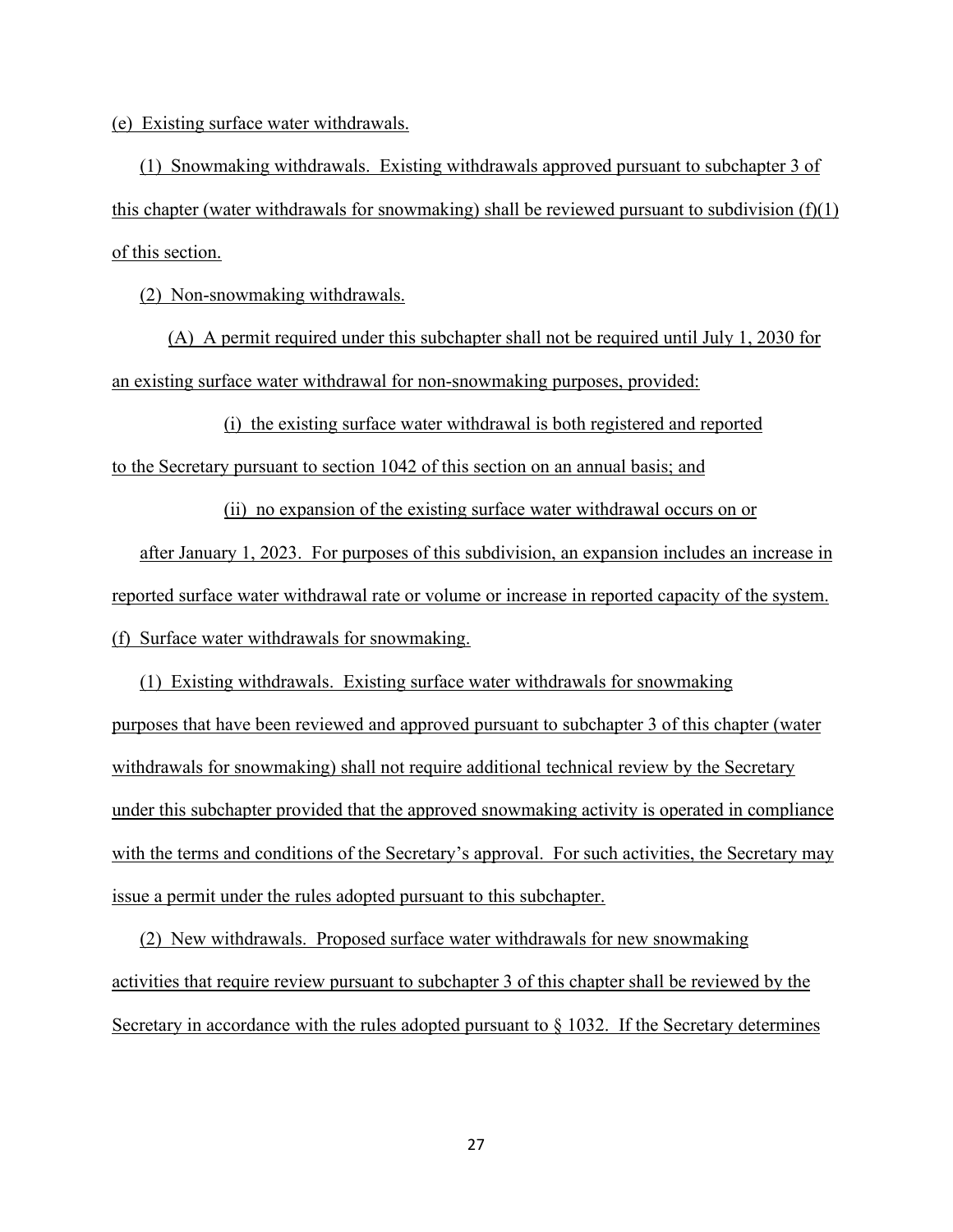that the proposed activity is consistent with those rules, the Secretary shall issue a permit required by § 1045 of this section for that activity.

(g) Enforcement.

(1) The Secretary may require a person to obtain a permit under this subchapter when the Secretary, in her or his discretion, determines that a withdrawal or other action circumvents the requirements of this subchapter.

(2) If the Secretary finds that a withdrawal subject to this subchapter results in the construction, installation, operation, or maintenance of any facility or condition that results in or can reasonably be expected to result in a violation of the Vermont Water Quality Standards, the Secretary may issue an order establishing reasonable and proper methods and procedures for the control of that activity in order to reduce or eliminate the violation.

(h) Reservation. Nothing in this subchapter shall be interpreted to supersede, limit, or otherwise effect the Secretary's authority to take action pursuant to 10 V.S.A. § 1272, this chapter, or other applicable provision of law or rule.

### § 1044. INTERBASIN TRANSFERS OF SURFACE WATERS

(a) Review of HUC 6 interbasin transfers. The Secretary shall review any interbasin transfer as that term is defined in  $\S$  1002 of this subchapter pursuant to the Vermont Water Quality Standards and other requirements of State law listed in 10 V.S.A. § 1253(h)(1). This review shall be in addition to any applicable standards and permitting requirements adopted pursuant to subsection 1043(a) of this section.

(b) Review of other transfers likely to violate Vermont Water Quality Standards. The Secretary may review any other surface water withdrawal that includes the transfer of surface water from one watershed to another watershed under the requirements of subsection (a) of this section if the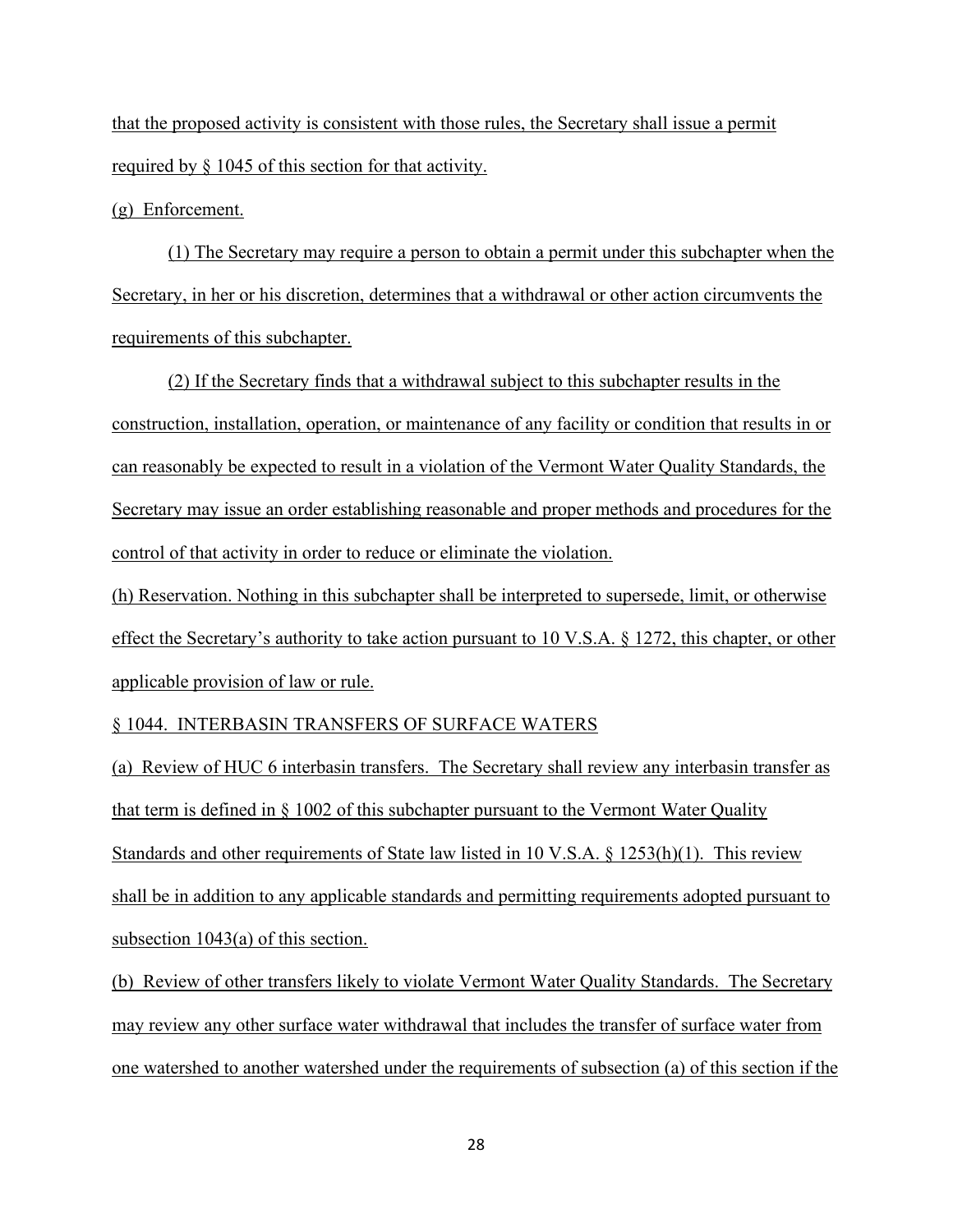Secretary determines that the activity is likely to result in a violation of the Vermont Water Quality Standards. The Secretary shall make a determination under this section based on a review of information set forth under subsection 1043(b) of this section that is readily available to the Secretary.

### § 1045. RULEMAKING.

(g) Rulemaking. The Secretary shall adopt rules to implement this Subchapter.

Sec. 3. 10 V.S.A. § 1253(h)(1) is amended to read:

§ 1253(h)(1) The Secretary shall administer a Clean Water Act Section 401 certification program to review activities that require federal license or permit, or activities that are subject to regulation under chapter 41, subchapter 4 (interbasin transfers of surface water) of this title, to ensure that a proposed activity complies with the Vermont Water Quality Standards, as well as with any other appropriate requirement of State law, including:

- (A) 10 V.S.A. chapter 37 (wetlands protection and water resources management);
- (B) 10 V.S.A. chapter 41 (regulation of stream flow);
- (C) 10 V.S.A. § 1264 (stormwater management);
- (D) 29 V.S.A. chapter 11 (management of lakes and ponds); and
- (E) the Agency of Natural Resources Rules for Water Withdrawals for Snowmaking.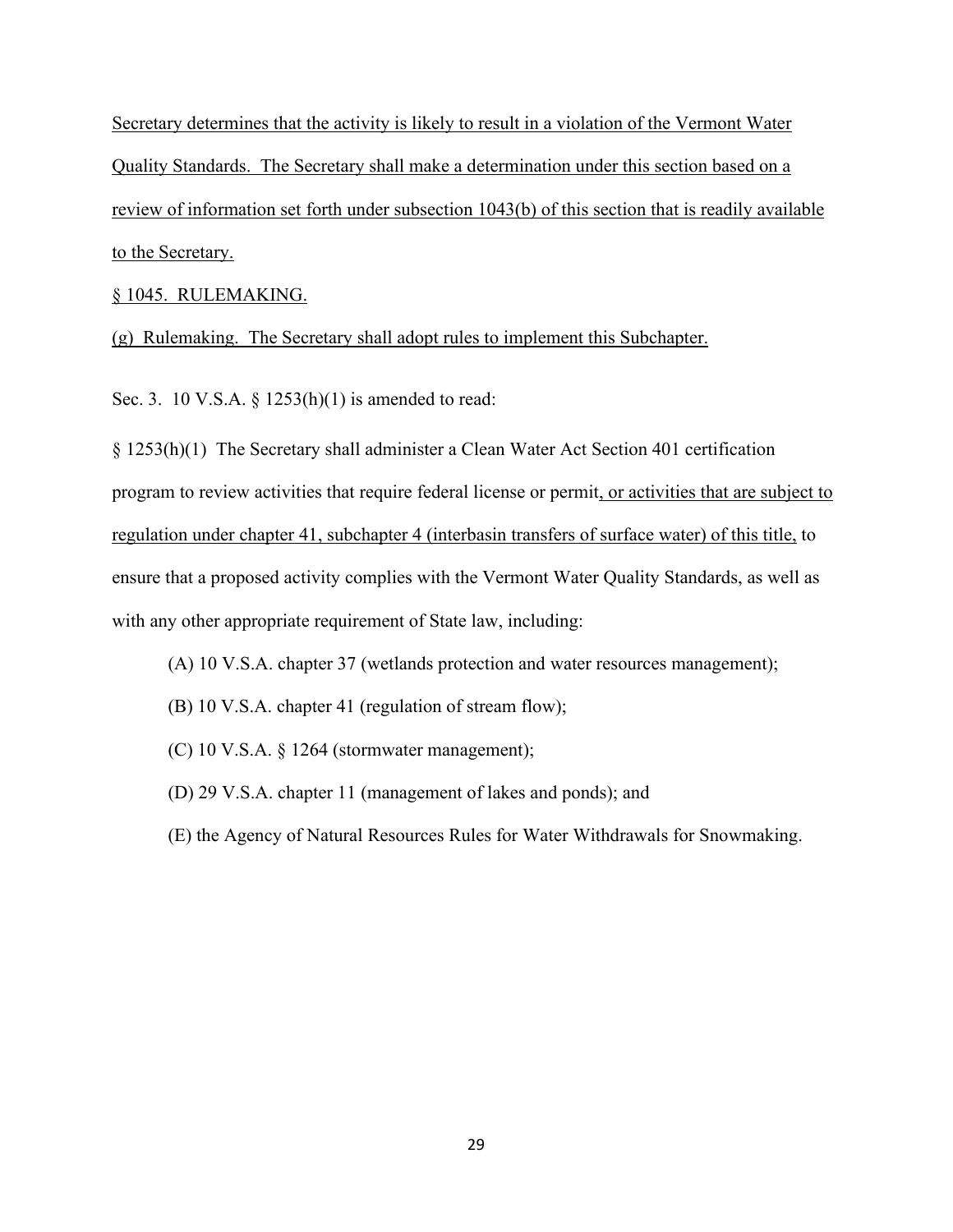## **APPENDIX C**

**Statements from the Committee Members**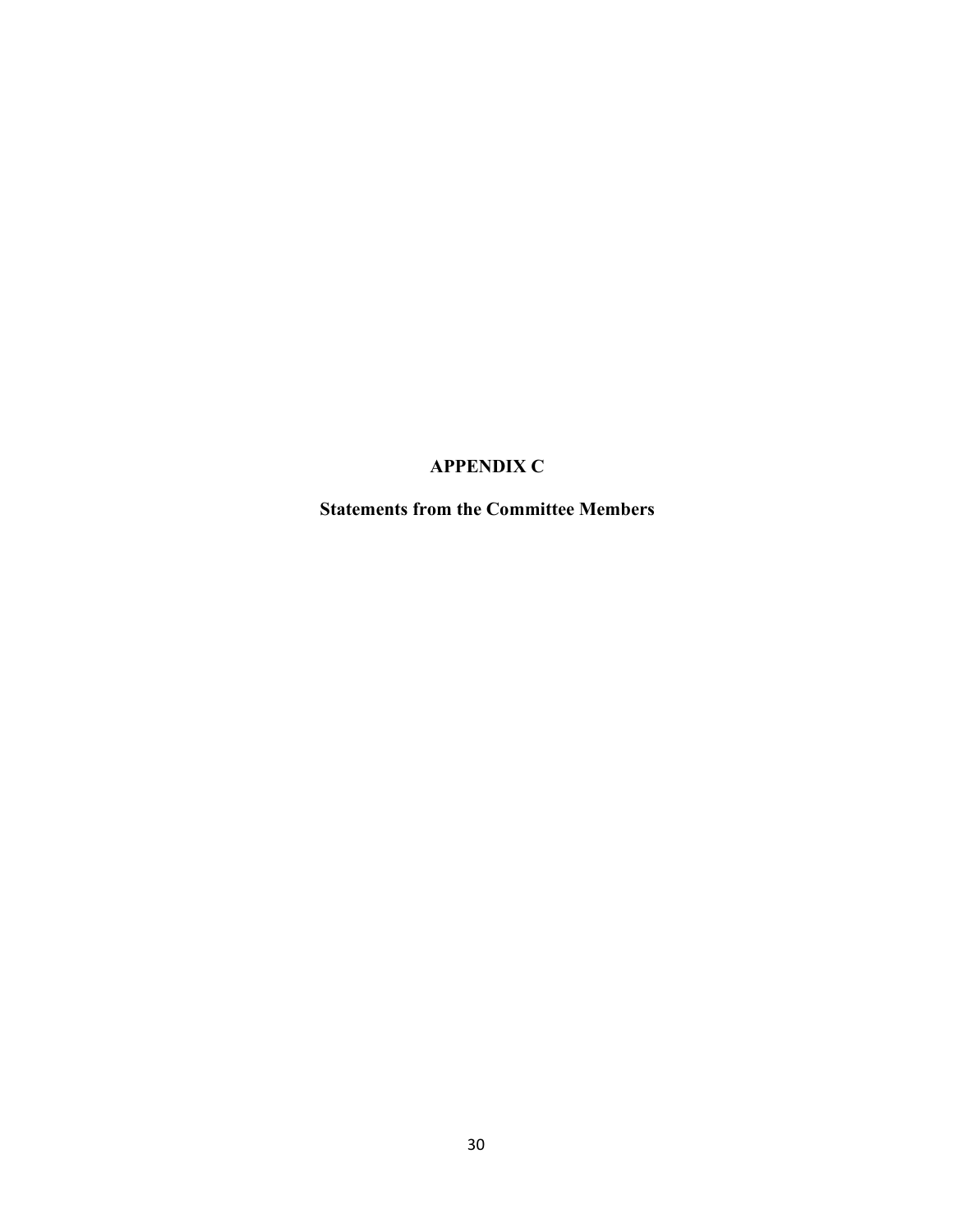

### 11/30/2021

VTGCSA Comments to Act 173 Surface Water Diversion and Transfer Study Group

Re: Draft Bill (version dated 11/16/2021)

Golf course superintendents in Vermont are educated and highly trained individuals who manage golf course properties with an emphasis on environmental stewardship. The Vermont Golf Course Superintendent Association (VTGCSA) prides itself on responsible land management; we are dedicated to the preservation and proper management of lands where the game of golf is enjoyed. Golf courses are long-standing operators in their communities. VTGCSA's sister organization, the Vermont Golf Association, was established in 1902. Today, over 60 golf clubs currently operate in Vermont, either as part of a greater resort or as standalone properties.

Golf course superintendents work closely and transparently with their regulators to ensure compliance with state oversight. Golf courses are regulated by the Vermont Agency of Agriculture and must have Integrated Pest Management (IPM) and Nutrient Management plans. As part of the IPM plan they submit an irrigation plan to the Agency of Agriculture to ensure protection of surface waters and wetlands. In short, golf courses are subject to substantial oversight. In addition, in 2020, the VTGCSA, along with academic stakeholders including the University of Massachusetts and University of Connecticut, published a Best Management Practices manual for golf course operations. These BMPs contain an extensive set of recommendations including water budgeting, drought planning and water conservation planning.

In terms of surface water usage, we are undertaking a survey to determine the extent to which the proposed draft bill language will be applicable to the golf industry. Our understanding is that one of the main driving factors is trying to get a handle on currently unregulated withdrawals